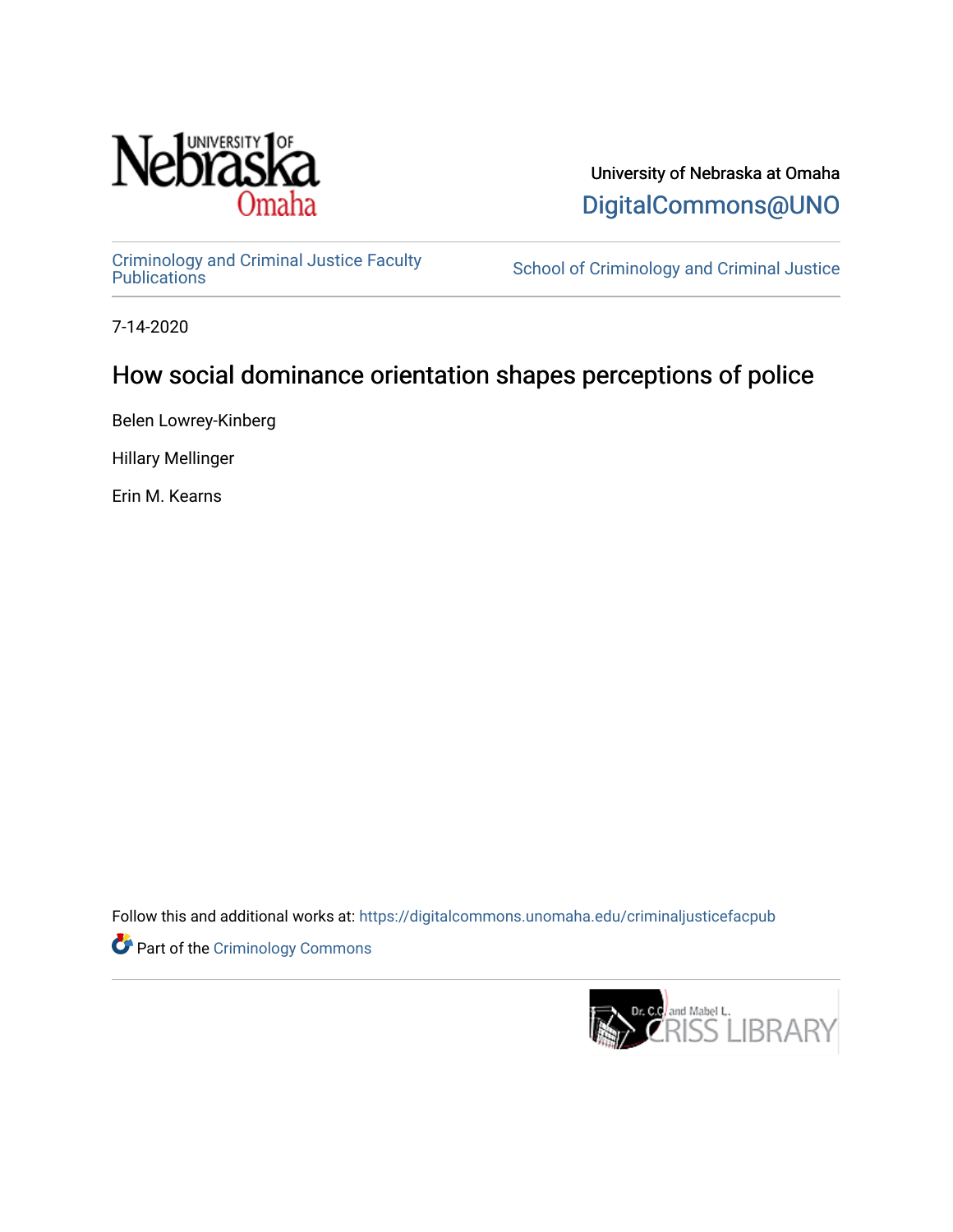# **How social dominance orientation shapes perceptions of police**

[Lowrey-Kinberg, Belen;](https://www.proquest.com/indexinglinkhandler/sng/au/Lowrey-Kinberg,+Belen/$N?accountid=14692) [Mellinger, Hillary;](https://www.proquest.com/indexinglinkhandler/sng/au/Mellinger,+Hillary/$N?accountid=14692) [Kearns, Erin M](https://www.proquest.com/indexinglinkhandler/sng/au/Kearns,+Erin+M/$N?accountid=14692). 

# **Abstract**

#### **Purpose**

There remain several underaddressed issues in the procedural justice literature. The authors draw from a rich body of psychological research on how the sociopolitical orientation to group inequality influences individual views on government and apply this to perceptions of procedural justice.

## **Design/methodology/approach**

This study uses a laboratory-style experimental design to examine the extent to which social dominance orientation (SDO) shapes how people view the language of law enforcement. Four treatments are tested: procedural justice, rapport, deference, and direct.

## **Findings**

The authors find that, overall, exclusively emphasizing rapport – as opposed to procedural justice, deference, or directness – is not beneficial to fostering positive perceptions of police. Additionally, a higher SDO score is associated with lower perceptions of officer respect in the video and regardless of condition. Finally, while higher SDO score is correlated with greater trust in police (both a specific officer and the police in general), it is also associated with a lower sense of obligation to obey both the officer in the video and the police as an institution. Further, procedural justice or direct communication styles can attenuate the negative impact of SDO on views of police better than rapport or deference communication styles. Thus, the picture that emerges from this research is more nuanced than a straightforward relationship between SDO and support for police.

## **Originality/value**

This study used an experimental design to examine for the first time the role that a sociopolitical orientation may play in procedural justice theory. While research finds strong links between procedural justice and increased cooperation with police, obligation to obey, and trust in police, few studies have delved into the individual-level factors that research has yet to delve into whether sociopolitical orientation may play a role in informing police actions and communication training.

In the course of everyday police work, officers regularly speak with citizens, through both officerinitiated and citizen-initiated contacts. The Bureau of Justice Statistics estimated that in 2015 about one-fifth of all US adults – 53.5m people – had at least one contact with a police officer (Davis *et al.*, 2018). These encounters included traffic stops and accidents, street stops and calls for help. Each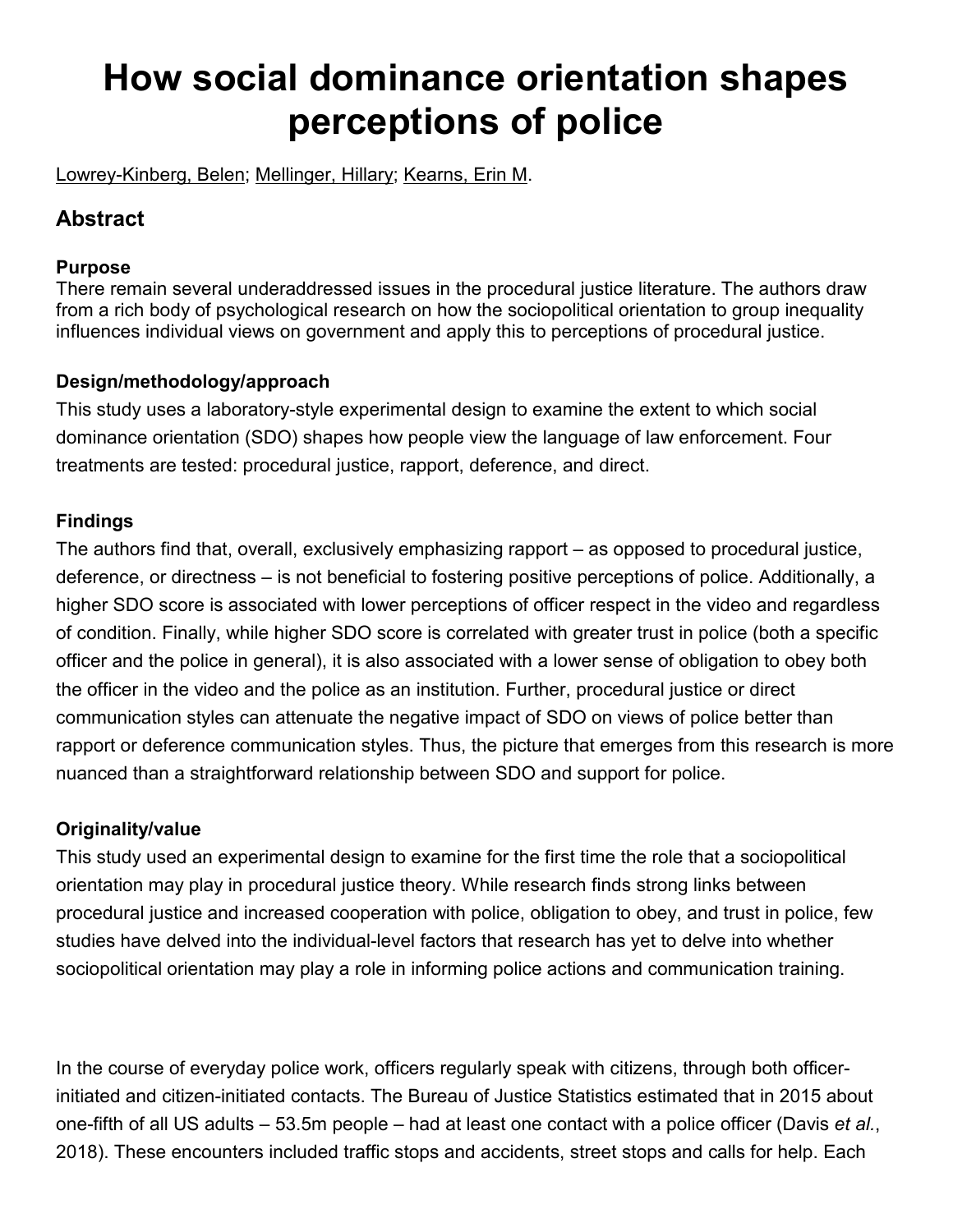interaction has the potential to shape how a citizen views the police. More specifically, procedural justice theory posits that police gain legitimacy in the eyes of the public when they treat people fairly, respectfully and allow citizens an opportunity to voice questions (Sunshine and Tyler, 2003). Procedural justice forms the basis for much discussion among police reformers, partially due to its emphasis on a positive interactional process, rather than a positive outcome, to foster police legitimacy (Ramsey and Robinson, 2015).

Despite being a prominent and well-supported theory in criminal justice, there remain several underaddressed issues in the procedural justice literature including debate over conceptualization of key terms, how procedural justice operates across populations, and individual-level variation in perceptions of procedural justice and legitimacy. To expand this literature, we draw from a rich body of psychological research on social dominance orientation (SDO) – a sociopolitical orientation to how group inequality influences individual views on government (Pratto *et al.*, 1994). This study uses an experimental design to examine how SDO shapes perceptions of an officer's language and how this language, in turn, influences perceptions of the police. The results have implications for both procedural justice theory and tailoring police communication training.

## **Background**

This literature review is organized into three sections. First, it provides an overview of procedural justice theory and policing. Second, it discusses social dominance theory and SDO. Finally, it argues for the utility of examining these theories alongside one another to better understand police–citizen interactions.

## **Procedural justice**

Procedural justice theory maintains that people's willingness to obey the law and to comply with orders is closely tied to the perceived legitimacy of legal institutions and the authority figures who operate within them (Sunshine and Tyler, 2003; Tyler, 2006; Tyler and Huo, 2002). Importantly, the greatest predictor of legitimacy is the degree to which legal institutions and their personnel are deemed to have acted in a procedurally just manner. Individuals are more likely to view a legal encounter as procedurally just when people: (1) are afforded input, or "citizen voice," prior to a decision being made; (2) perceive the decision-making process as impartial; and (3) feel as though they were treated respectfully by legal actors. Thus, police can be viewed as legitimate and as procedurally just even when receiving an undesirable outcome, such as getting a ticket (Tyler and Huo, 2002).

Research has found that people who view law enforcement as legitimate are more likely to voluntarily obey the law, cooperate with the police and support initiatives that enable the police to perform their jobs, among other positive outcomes (Sunshine and Tyler, 2003; Tankebe, 2013). The influence of procedural justice theory on policing cannot be understated; it is emphasized within the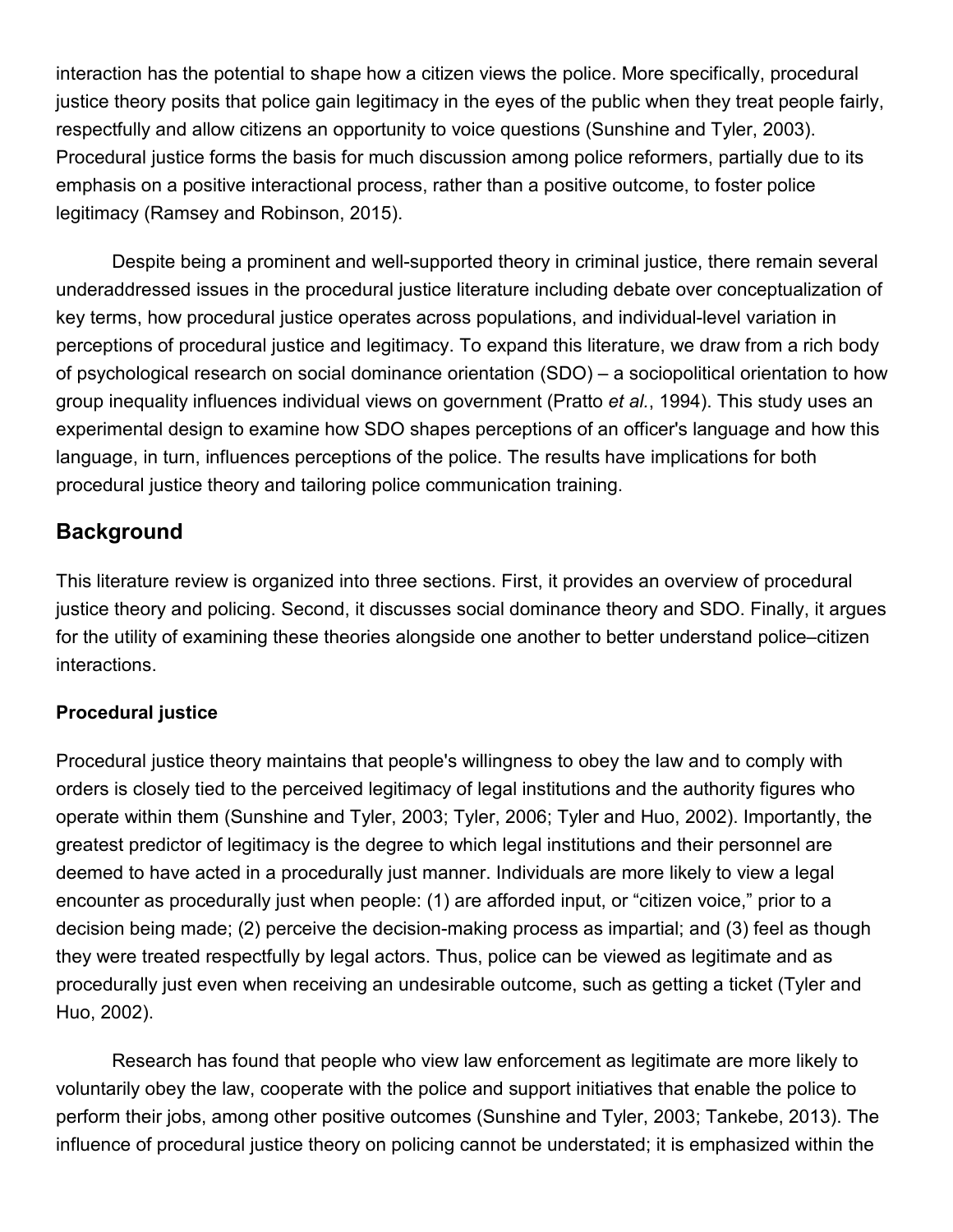President's Task Force on 21<sup>st</sup> Century Policing (Ramsey and Robinson, 2015) and has prompted numerous policing initiatives across the country, including a shift toward evidence-informed policies and greater emphasis on community policing [1]. Scholars have analyzed procedural justice theory and police–citizen reactions in numerous ways, from the role of race in perceived police legitimacy (Kearns *et al.*, 2020; Mazzerolle *et al.*, 2011; Weitzer and Tuch, 2004), to how immigrant communities view police (Chenane *et al.*, 2017; Menijvar and Bejarano, 2004; Wu *et al.*, 2011), to whether procedural justice theory can be generalized to incarcerated individuals' perceptions of authority (Jenness and Calavita, 2018).

Several recent studies examine procedural justice using experimental designs that allow for causal inferences. Randomized field trials, such as Mazzerolle *et al.*'s (2011) procedural justice experiment in Australia, test the messages of procedural justice in a real-world setting. However, a separate set of studies using a laboratory-style design allow for additional language manipulations that would be impossible to examine in a field setting. These studies have tested the effects of various language strategies on perceptions of police, including overly accommodative (deferential) language (Lowrey *et al.*, 2016) and harsh, negative language (Maguire *et al.*, 2017). Similarly, the present study also draws from a linguistic theory – politeness theory (Brown and Levinson, 1987) – and uses an experimental design to examine the relationship between respondents' SDO, perceptions of the police–citizen interaction, views of the specific officer and views of police in general.

#### **Social dominance orientation**

Social dominance theory arose out of the observation that all human societies – regardless of their geographic location, cultural disposition or religious orientation – privileged certain groups above others (Pratto *et al.*, 1994). The theory provided an explanation for how societies created and sustained systematic oppression against lesser-valued groups (Sidanius, 1993; Sidanius and Pratto, 1993). This preferential ranking system minimized conflict within societies by unofficially labeling which groups had "positive" versus "negative" social value and thus, which groups would be most advantaged in the allocation of resources, such as housing, employment, health care and education (Pratto *et al.*, 2006).

According to social dominance theory, group-based inequalities are supported through the use of hierarchy-legitimizing myths, which endorse the superiority, merit or deservingness of one group over another. Examples of these myths include Social Darwinism or the belief that certain sexes, races, ethnicities or socioeconomic classes are less valuable (Pratto *et al.*, 1994). The term "myth" refers to the fact that these value judgments are not based in empirical reality, but rather "that everyone in the society perceives these ideologies as explanations for how the world is" (Pratto *et al.*, 1994, p. 741). These myths hold great power over society in that they actively endorse the dominance of one group over another. Social dominance theory postulates that these inequalities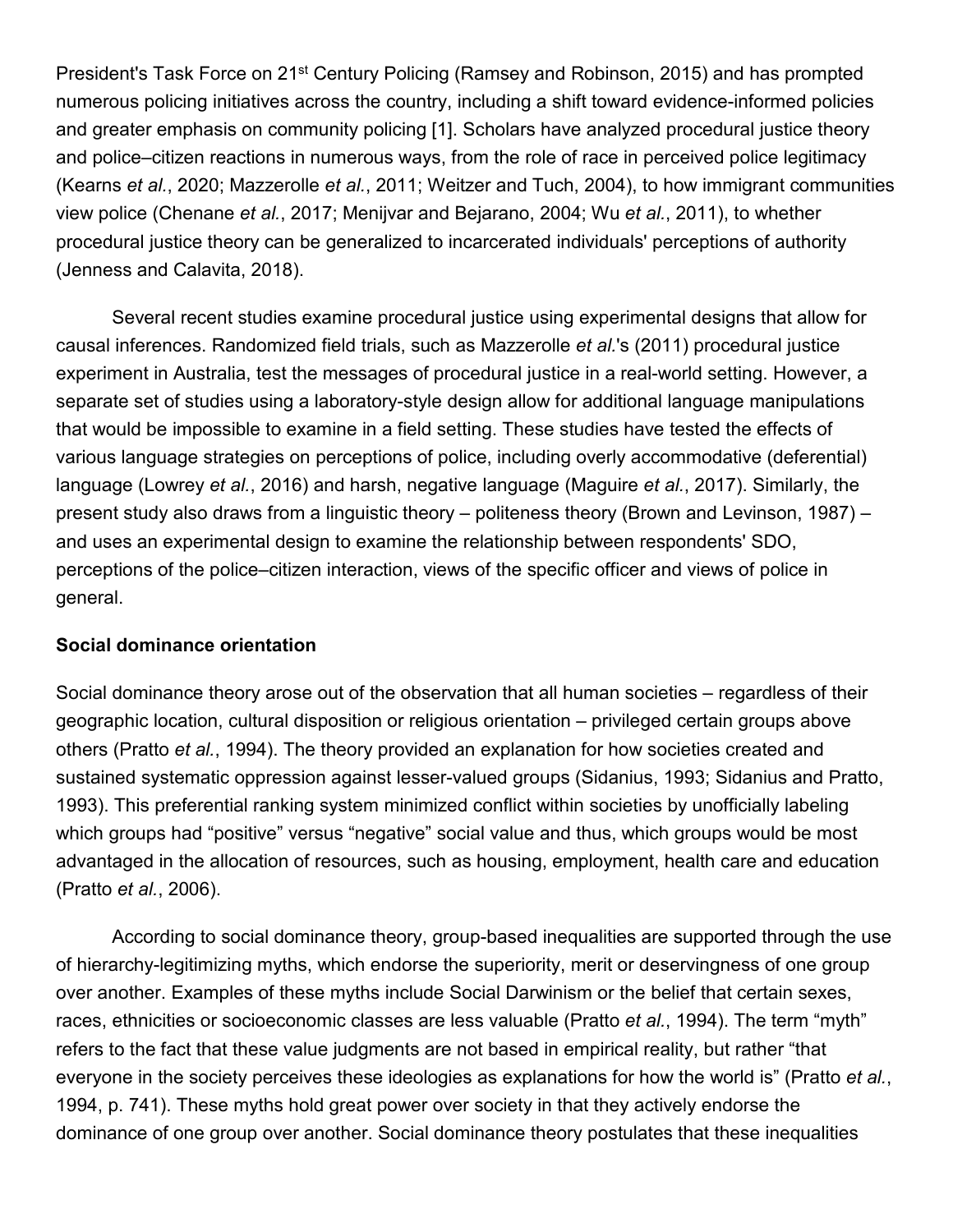pervade all levels of social life including interactions between individuals, intergroup dynamics and system-wide institutional discrimination (Pratto *et al.*, 2006).

Social dominance theory draws upon multiple other theories to "understand the processes producing and maintaining prejudice and discrimination at *multiple* levels of analysis" (Pratto *et al.*, 2006, p. 272, italics original). For purposes of the present study, the most salient of these is group position theory (Blumer, 1958; Bobo and Hutchings, 1996). Group position theory maintains that a group's hierarchical position in society may affect their perception of particular events. In other words, a group's perception represents "a subjective image of where the in-group ought to stand vis-à-vis the out-group" (Blumer, 1958, p. 4). Indeed, previous studies have found that "out groups," such as immigrants, may have less favorable perceptions of law enforcement than "in groups" (Wu *et al.*, 2011; Weitzer and Tuch, 2006).

SDO provides the set of criteria to measure "an individual's *foundational orientation* towards social group relations" (Castelán Cargile, 2017, p. 40). Thus, SDO assesses "the degree to which one favors intergroup hierarchy over equality between groups" (Kearns *et al.*, 2018, p. 4). SDO was initially formulated as a 14-point scale that was unidimensional (Pratto *et al.*, 1994; Appendix 1). Subsequently, Ho *et al.* (2012) found that SDO contained two subdimensions: social dominance orientation–dominance (SDO-D) and social dominance orientation–egalitarianism (SDO-E). These dimensions are highly correlated; the primary difference is that SDO-D measures active forms of oppression, whereas SDO-E captures more exclusionary forms of oppression (Ho *et al.*, 2012). For example, SDO-D emphasizes overt racism, whereas SDO-E maintains the unequal distribution of resources between groups (Ho *et al.*, 2012). Studies generally combine both dimensions into a single measure of a person's preference for group-based hierarchy; our study adopts this approach.

Scholars have drawn upon SDO to assess individuals' political ideologies and intergroup behavior. Cross-disciplinary research has found SDO to predict discrimination against: Blacks (Kugler *et al.*, 2010), women (Eagly *et al.*, 2004), immigrants (Thomsen *et al.*, 2008), homosexuality (Eagly *et al.*, 2004), nonnative accents (Hansen and Dovidio, 2016) and racial and ethnic minorities (Kteily *et al.*, 2011). Further, individuals with higher SDO are also more likely to prefer "hierarchyenforcing professional roles" (Pratto *et al.*, 1994, p. 741) compared to individuals with lower SDO. Thus, certain careers – such as law enforcement – may be particularly attractive to individuals with high SDO. Indeed, White police officers score especially high in SDO (Sidanius *et al.*, 1994).

Interestingly, existing SDO literature has not yet analyzed how high-SDO individuals perceive the police's treatment of themselves or others. While we know that high-SDO individuals are more likely to be drawn to a career in law enforcement, we do not know how those same individuals respond to law enforcement imposing authority upon them or others. Moreover, existing literature also does not address whether high-SDO individuals' perception of law enforcement would vary dependent upon how procedurally just or unjust the officer appears to be.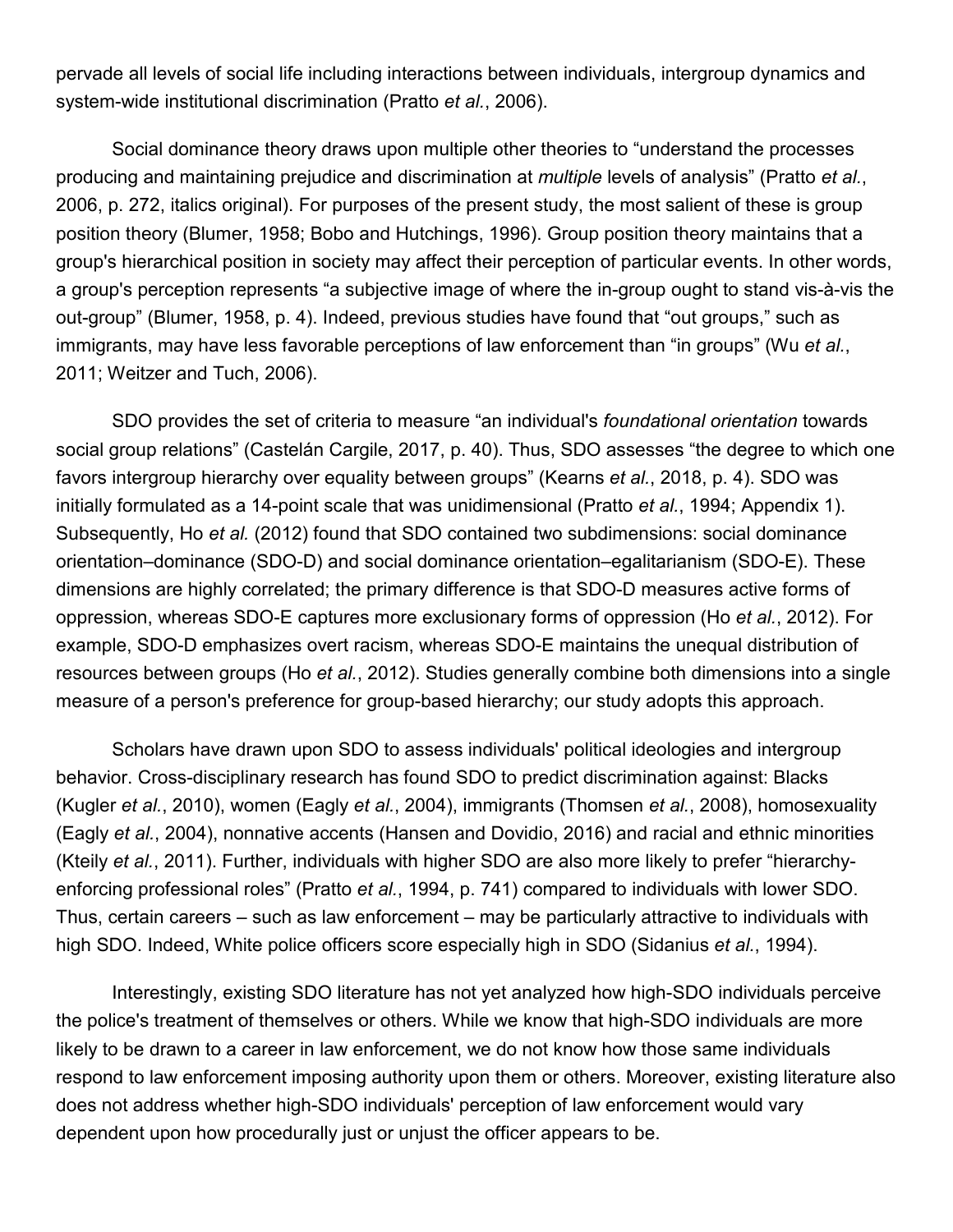#### **The present study**

Although both extensively researched in their respective fields, there are a number of unanswered questions relating to procedural justice theory and SDO. Within procedural justice theory, it is well established that there is a causal connection between how an officer interacts with a citizen and the citizen's perceptions of the officer's legitimacy and of the legitimacy of the policing institution as a whole. Previous research has examined a range of other factors that may play a role in this causal link, including social identity (Bradford, 2014), morality and self-control (Reisig *et al.*, 2014), defiance (Murphy, 2016), incarceration status (Jenness and Calavita, 2018), victimization experience, police contact, fear of crime, neighborhood disorder and neighborhood crime rate (Wolfe *et al.*, 2016). Together, this body of literature suggests individual personality traits, views and attitudes factor prominently in assessments of authorities' legitimacy. As of yet, however, little attention has been given to sociopolitical orientation, defined as "general ideological tendenc[ies] based on attitudes and beliefs about sociopolitical issues" (Hastie, 2007, p. 260). As a lens through which people see the world, sociopolitical orientation may have a strong effect on how the actions of authority figures, including police officers, are interpreted.

The present study adds to the literature by examining the role of SDO on perceptions of police and their interactions with citizens. Law enforcement is a hierarchy-enforcing institution, thus individuals with higher SDO should have more positive overall views of police. However, a person's SDO may also relate to their sensitivity to communication styles that officers employ with citizens. Specifically, stemming from their preference for group-based hierarchy, people with higher SDO may view a police–citizen interaction more negatively when the officer treats the citizen with respect.

To test this, the police–citizen interactions in this study vary in their linguistic approach to create four conditions – procedural justice, rapport building, deference and direct – each of which may be viewed differently as a function of a person's sociopolitical orientation toward social dominance. Despite the prominence and popularity of procedurally just policing and efforts to build community–police relationships, people with higher SDO may not respond well to efforts that emphasize rapport and mutual respect between officers and citizens, since this conflicts with their hierarchical views of society. To our knowledge, ours is the first study to analyze how language styles mediate the relationship between high-SDO individuals and their perceptions of police officers. These relationships between SDO and perceptions of police communication style are explored further.

## **Method**

#### **Participants**

The survey research firm Survey Sampling International (SSI) was hired to recruit participants. SSI compensates its participants for completing surveys and primarily recruits through opt-in panels. The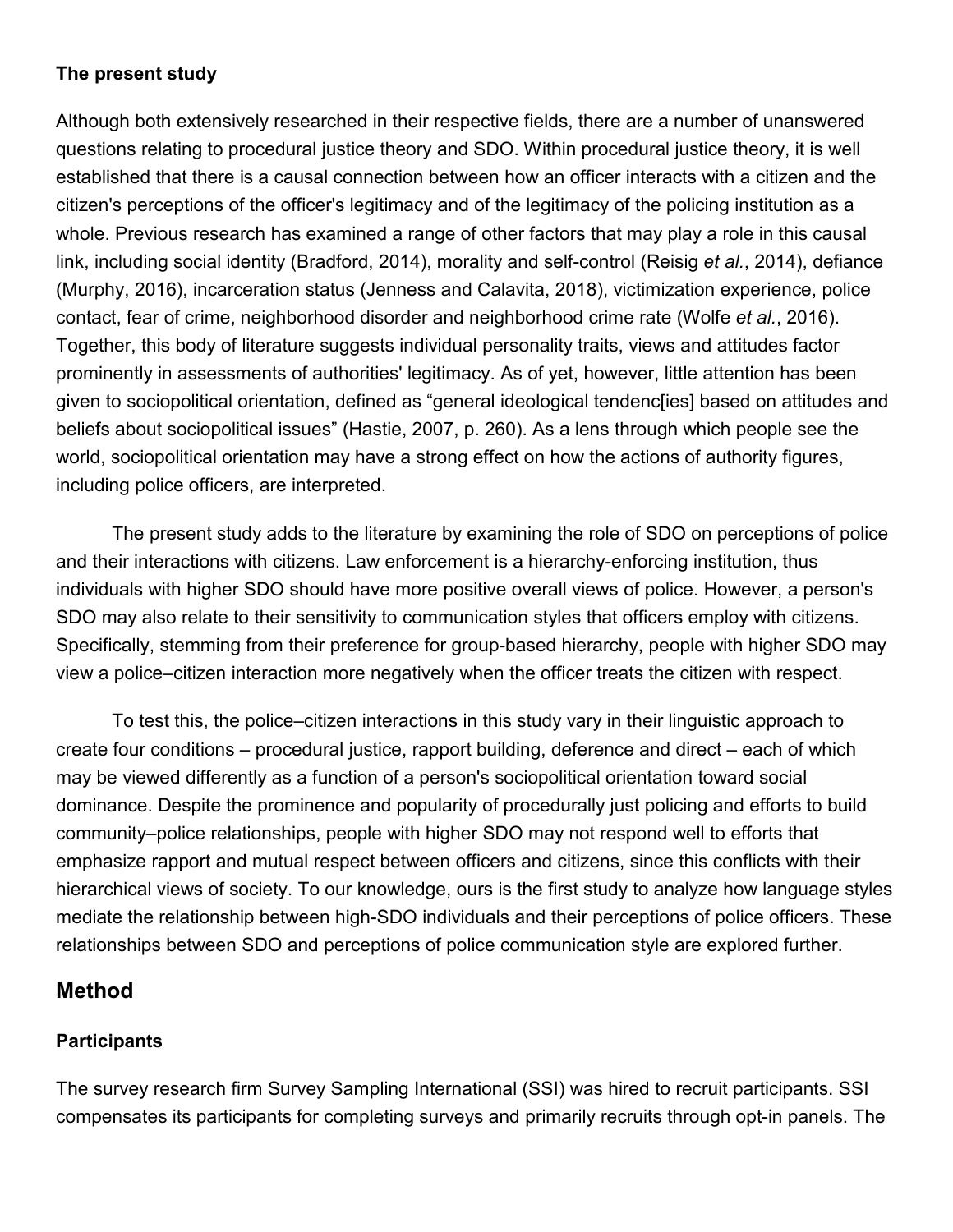target sample consisted of US adults. Participants were recruited from December 28, 2016, to January 12, 2017, and 656 US adults completed the questionnaire.

#### **Procedure**

The survey was designed by the first author and formatted in Qualtrics [2]. When participants accessed the survey link, they were presented with information on the study and provided informed consent. Participants were first randomly assigned to one of four treatments described in detail further. Each condition included a video, filmed from a body-camera perspective, depicting a traffic stop for speeding. The same actors were used in all videos – a White male driver in his mid-20s and a White male officer. The officer's language varied according to the condition, while the driver's language remained the same in all conditions. After watching the video, participants answered questions about their perceptions of the officer in the video, their attitude toward police in general and their SDO. The order of questions was randomized to control for order effects bias. Finally, participants were asked demographic questions, asked for feedback and debriefed. In total, the instrument consisted of 44 questions, of which two were open-ended questions not used in the present study and two were feedback items. On average, participants completed the survey in approximately 11 min [3].

## **Treatments**

The experimental treatment consisted of videos filmed from the perspective of a police body camera. Each condition's language and interaction style were adapted from experimental field trials (Mazzerolle *et al.*, 2011; Sahin, 2014) and laboratory-style procedural justice experiments (Lowrey *et al.*, 2016; Maguire *et al.*, 2017; Johnson *et al.*, 2017). The four conditions consisted of different interaction styles: procedural justice, rapport, deference and direct. Each condition is described in detail further, and all scripts can be found in Appendix 1.

The procedural justice condition emphasized respect, neutrality, trustworthiness and citizen participation – the four main components of a procedurally just interaction. The officer begins the interaction with a greeting ("Good evening, sir") and introduces himself by name, both of which convey respect for the citizen. To incorporate neutrality into the interaction, the officer explains the reason for the stop ("I've stopped you because the posted speed limit is 30 miles per hour, and you were going 48 miles per hour"). Additionally, the officer respectfully asks for paperwork ("May I have your license and registration, please, sir?"). After the driver provides the required documentation, the officer thanks him. Officer trustworthiness was incorporated via the officer emphasizing that the goal of traffic stops like this one is public safety ("Listen, every year, people die on these roads from speeding and we're just trying to keep that from happening. Our goal is to keep the roads safe by making sure people drive the speed limit"). At several points the officer asks the driver if he has any questions (citizen voice/participation). Finally, the officer closes by thanking the driver and wishing him well.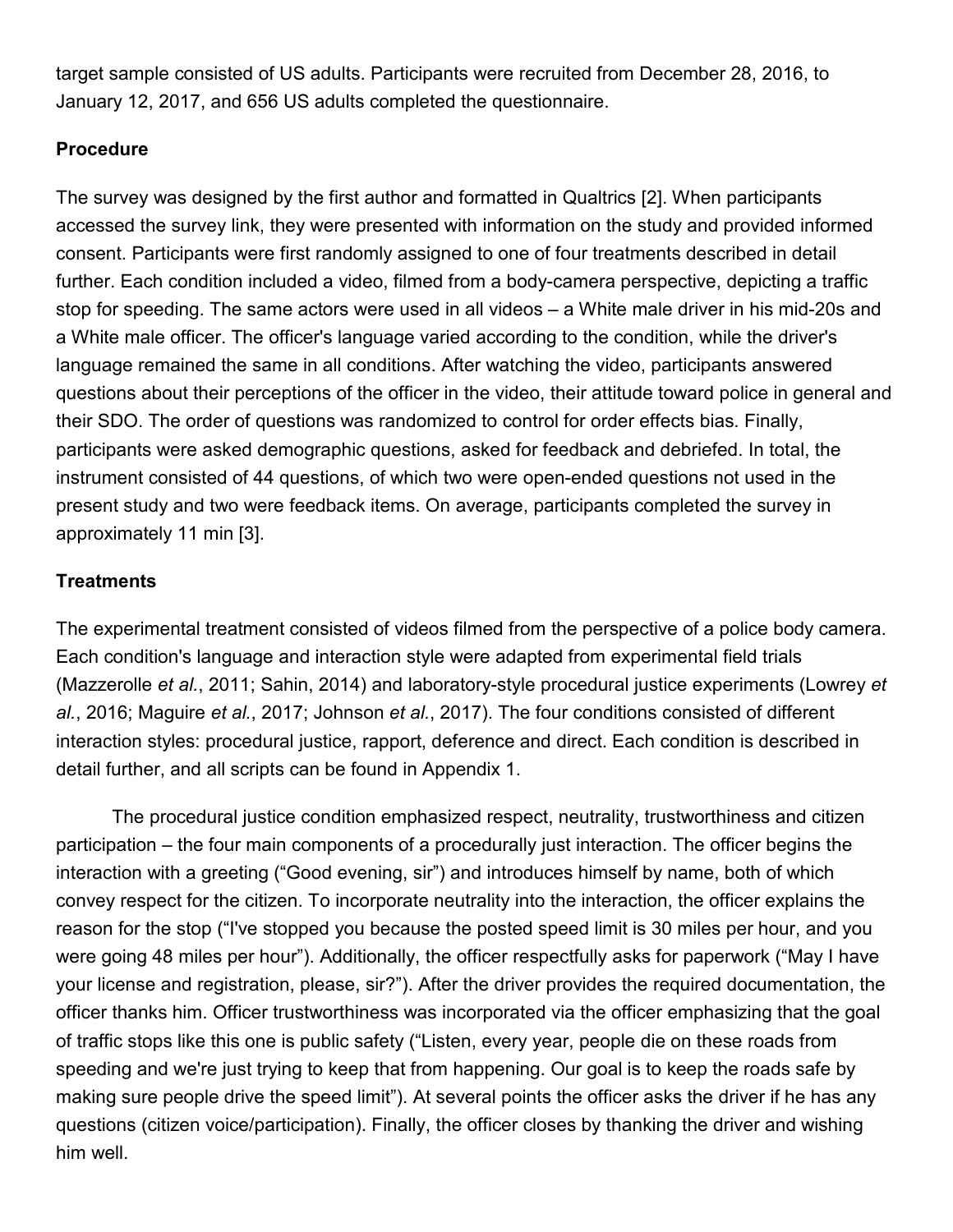The rapport condition contained the same basic elements of the traffic stop, but instead emphasized social similarity between the officer and the citizen. This condition was operationalized based on linguistic politeness theory (Brown and Levinson, 1987) [4]. While the traffic stop follows the same basic pattern as the procedural justice condition, earlier, the officer in this condition is instead very friendly and informal with the driver. This is accomplished through the use of informal address terms ("Hey there man"), colloquial language ("Hang tight" and "Here's the deal") and informal pronunciation (e.g. "K" instead of "Ok," "Ya" instead of "You" and "Speedin" instead of "Speeding"). The informal and friendly nature of this interaction sets it apart from the other conditions.

In contrast to the informality of the rapport condition, the deference condition instead linguistically emphasized that the driver is of a higher social standing. As in the procedural justice condition, the driver uses respectful language ("Sir" and "please"), with the addition of pauses, hesitation markers ("Ummm and "ahhh") and hedges (e.g. "Could I *just* have your license and registration…?"). The officer also expresses reluctance to give the driver a ticket ("Unfortunately… I'm going to have to give you a ticket for the speed"). Together, these linguistic cues that signal that the driver was of a higher social status than the officer (Brown and Levinson, 1987).

Finally, the direct interaction style consisted of the same basic elements as the aforementioned conditions – an officer stops a driver for speeding, obtains the driver's documentation and issues a ticket for speeding. However, rather than being procedurally just, emphasizing rapport or exhibiting deference, the direct condition instead consisted of the officer issuing direct commands to the driver ("Give me your license and registration," "Wait here" and "Sign on the bottom line"). Thus, although accomplishing the same ultimate goal (delivering a ticket for speeding), the direct condition did not incorporate the key messages of procedural justice, nor did the officer emphasize social similarity or deference to the driver.

#### **Measures**

This study includes eight outcomes that tap into three general ideas – procedural justice in the encounter, views of the officer in the encounter, and views of police overall – that should be impacted by the officer's interaction style and the respondent' SDO level. The first set of two dependent variables measure perceptions of procedural justice in the encounter, specifically: the officer's respect for the driver and the officer's neutrality and fairness [5]. The second set of three dependent variables measure perceptions of the *specific* law enforcement officer: the respondents' willingness to cooperate, obligation to obey, and trust in the officer. The final set of three dependent variables measure perceptions of the respondents' willingness to cooperate, obligation to obey and trust the police in *general*. Questions measuring each of eight dependent variables were averaged to create final scores (see Appendix 2 for survey items and Appendix 3 for descriptive statistics). The dependent variables all range 1–5 with higher scores indicating more positive views.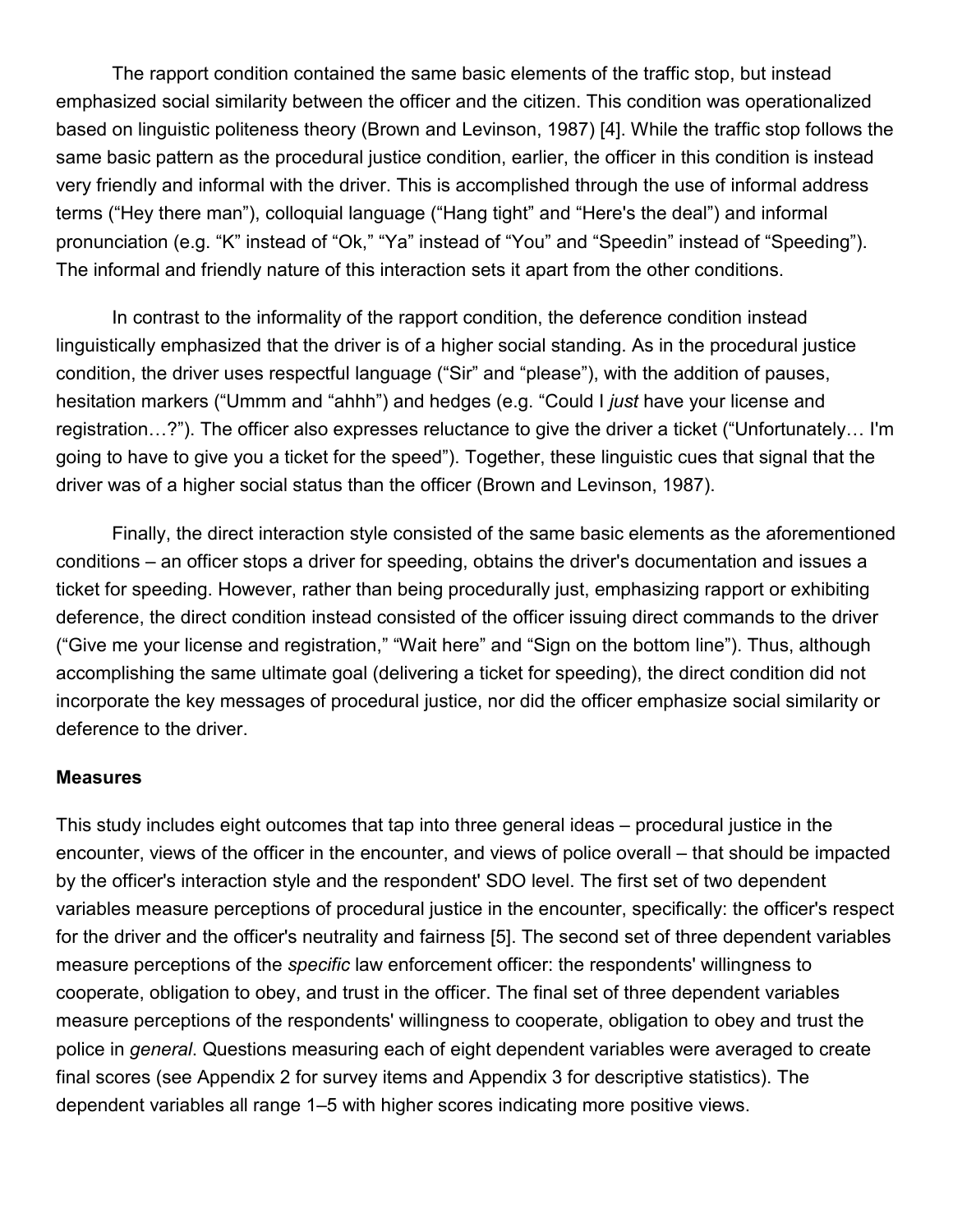Participants' level of SDO was captured with eight items measuring SDO-D and SDO-E. (Ho *et al.*, 2012). Each item was measured on a five-point scale. As is standard practice in the literature on SDO, items were then recoded as needed and averaged to create a total SDO score that ranged from 1 to 5 where higher scores indicate higher SDO (Kearns *et al.*, 2018; Ho *et al.*, 2012; Sidanius, *et al.*, 1994) [6]. Across all models we also control for three participant demographics – race, gender, and age – that have been shown to impact views of police (Engel, 2005; Brunson, 2007; Hurst and Frank, 2000). Race and gender are measured as binary indicators for whether or not the participant is White and male, respectively. Age is measured in years. Table 1 summarizes participant demographics and descriptive statistics [7].

## **Results**

We are interested in how both officer's language and interaction style and respondent's social dominance orientation influence perceptions of the officer's treatment of the citizen in a traffic stop, views of the specific officer in the stop and views of police in general. In this section, we first examine how the treatments along with respondents' SDO are related to the outcomes. We then estimate models to examine relationships between the outcomes and respondents' SDO for each condition separately.

#### **SDO and views of police across conditions**

All models are estimated using ordinary least squares regression with robust standard errors. We first examine how treatments along with respondents' SDO are related to the outcomes, as shown in Table 2. Across outcomes, participants evaluated officers in the rapport treatment more negatively, so this condition was used as the reference category. Compared to the rapport condition, participants in the procedural justice, deference and direct conditions generally have more positive views of both how the officer treated the citizen in the encounter and of the specific officer himself but, for the most part, these views do not generalize to police as a whole. People with higher SDO view the officer's treatment as less respectful and feel less obligation to obey both the specific officer in the video and the police in general even when controlling for treatment and other participant demographics.

## **SDO and views of police by condition**

We next test whether officer interaction style can minimize the influence of SDO on each of our outcomes by estimating models separately for each treatment (Table 3). In both the procedural justice and direct conditions, SDO is not related to any of the outcomes, which may suggest that procedurally just or direct interactions mitigate the influence of SDO on views of police. In the rapport condition, higher SDO is associated with lower willingness to cooperate with the specific officer in the video, a relationship not found in the overall sample. This may suggest that a rapport approach to communication can mitigate the influence of SDO on some negative views of police but introduce another problem. Finally, in the deference condition, higher SDO is associated with lower willingness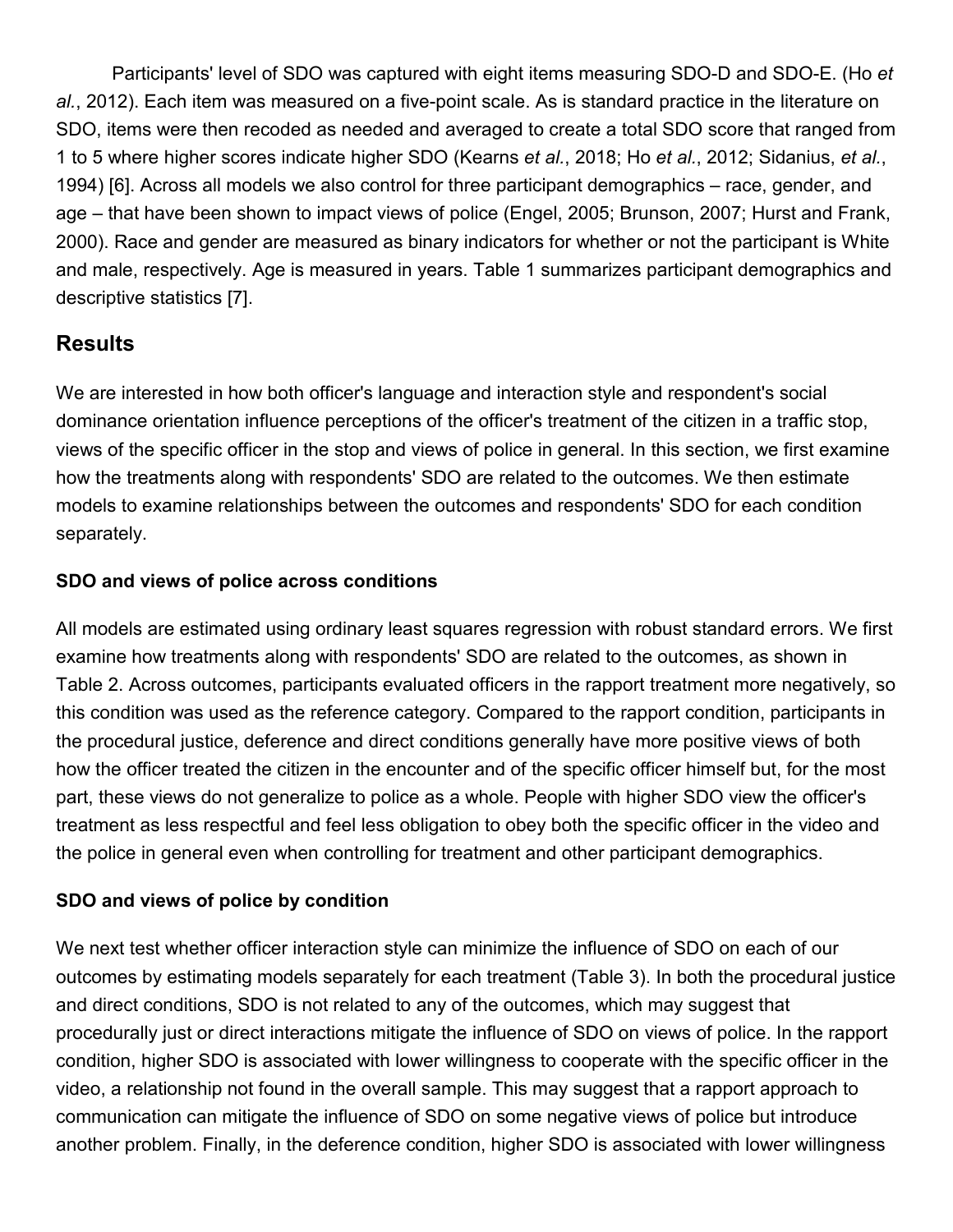to obey the specific officer, as found in the overall sample. Other relationships from the overall sample are not found, which may suggest that deference too can mitigate the influence of SDO on some negative views of police. Taken together, both procedurally just and direct communication styles show the most promise for mitigating the negative relationships between SDO and participants' views of police.

## **Discussion**

While procedural justice theory has been widely researched, the influence of sociopolitical orientation on views of police has not been examined. To address this gap, this study used an experimental design to examine respondents' social dominance orientation – and its interaction with various officer communication styles – on perceptions of an officer and the police generally. Among the four communication styles, the rapport approach was associated with the least favorable views of the police–citizen interaction, the specific officer in the video, and – to a much lesser extent – police in general. The rapport condition is a highly informal interaction, and thus respondents – regardless of their SDO level – may have been particularly likely to rate this interaction as less classically "respectful" or "fair" and be less willing to cooperate with or trust that officer. In short, this finding suggests that overly friendly and casual communication can potentially hinder public views of an officer. The second, and more puzzling, set of findings speaks to the influence of SDO on views of the interaction, the specific officer and police in general. Specifically, higher SDO was associated with viewing the officer as less respectful and reporting a lower reported obligation to obey the officer in the video and police in general. When viewed in light of the SDO literature, this finding is somewhat surprising. In previous research, individuals with higher SDO have been found to have a stronger preference for "hierarchy-enforcing professional roles" (Pratto *et al.*, 1994, p. 741), such as law enforcement. Further, police have a rank-and-file organizational structure that appeals to people with high SDO (Hall *et al.*, 2016) and police officers themselves have been found to have high SDO scores (Sidanius *et al.*, 1994). Thus, we might expect that higher SDO is associated with across the board support and favorable views of police.

Yet, contrary to this expectation from the literature, we found that respondents with higher SDO reported a *lower* sense of obligation to obey both the officer in the video and the police in general. Why might this be the case? One possible explanation is that a person may support an institution as an abstract entity and even seek to join it, yet resist it when that authority is imposed upon them. Further, it is possible that higher-SDO individuals are more likely to resist authority, even when that authority is being exerted by a member of an institution (the police) that the same highscoring SDO individual respects.

We also examined the influence of SDO on perceptions of police across treatment conditions. Our results suggest that some communication styles can attenuate the negative associations described earlier (i.e. viewing the officer as less respectful and reporting a lower reported obligation to obey) while others present new negative relationships. In both the procedural justice and direct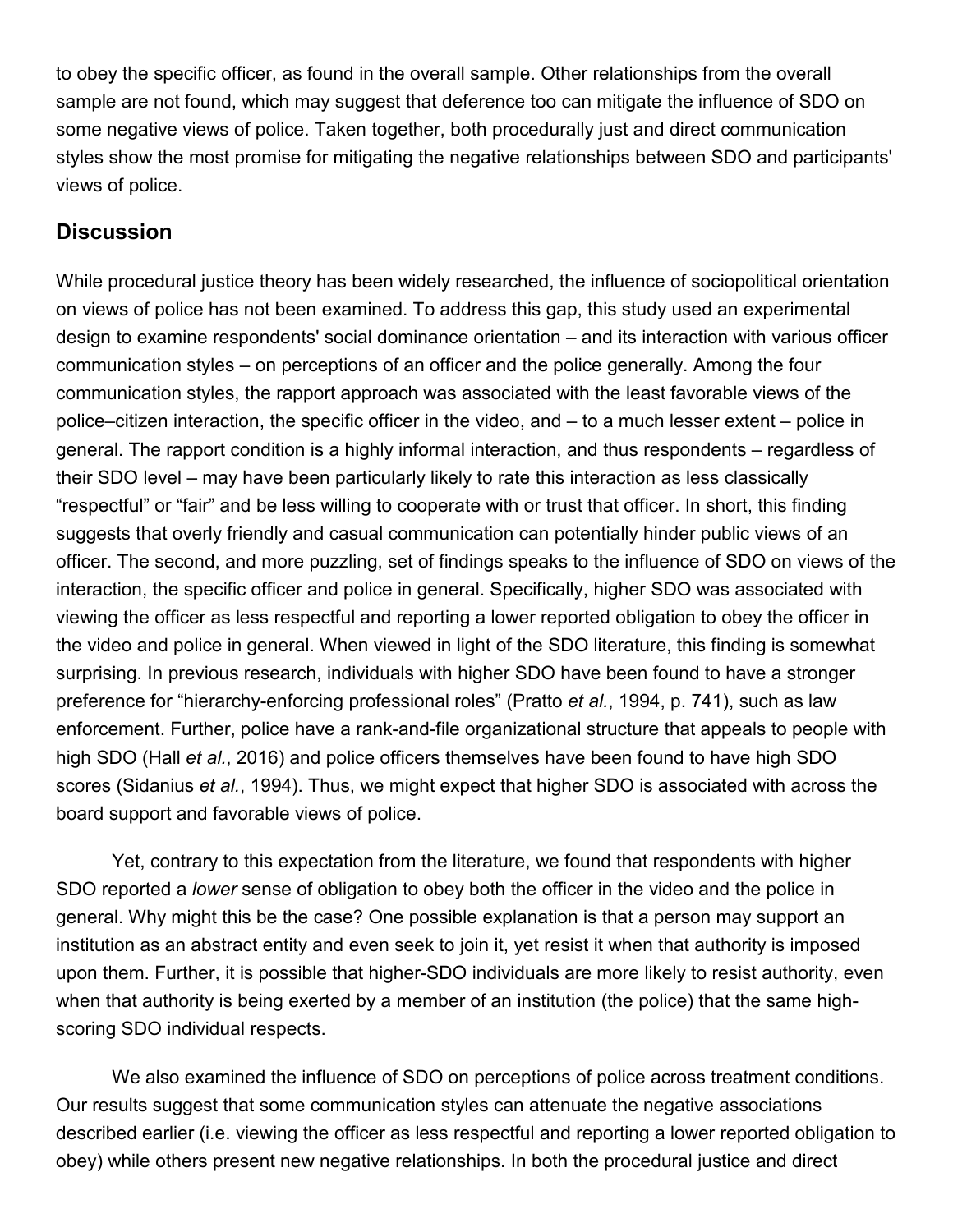conditions, SDO scores are unrelated to views of police, which suggests that these communication approaches can minimize negative influences of SDO on views of police without introducing new issues. This is not the case for the rapport and deference conditions. In the rapport condition, the negative relationships between SDO and views of officer respect or obligation to obey disappear, but higher-SDO individuals indicate less willingness to cooperate with the officer in the video. For respondents with higher SDO, the highly informal rapport communication approach likely runs counter to their hierarchy-supporting views and expectation of how an officer should behave, thus high-SDO respondents may have been particularly likely to indicate lower willingness to cooperate with the officer in this video. Yet, it remains unclear why SDO did not influence other officer-specific measures in the rapport condition.

In the deference condition, there is no longer a relationship between SDO and views of the officer's respectfulness or felt obligation to obey the police in general. However, higher-SDO individuals still indicate lower obligation to obey the officer in the video. Perhaps in the deference condition, participants high in SDO may have reacted negatively to a perceived show of weakness by a law enforcement officer. Although this is merely speculation on our part, the findings suggest that SDO, at least in a laboratory-style experimental setting, is a significant predictor of how a citizen interprets an officer's language, and that effect is in a negative direction.

The picture that emerges from our research is more nuanced than a straightforward relationship between SDO and support for police. Higher SDO was associated with lower perceived respectfulness by the officer and lower perceived obligation to obey the police, both specific to the video and in general. Yet, the procedural justice and direct communication styles attenuated the relationships between SDO and negative views of police while neither rapport nor deference communication styles fully did. Thus, the relationship between SDO and perceptions of police communication is complex.

#### **Implications**

Our work falls into a new phase of research into procedural justice theory, one that focuses on a deeper understanding of how individual characteristics may color perceptions of police legitimacy (Bradford, 2014; Reisig *et al.*, 2014; Wolfe *et al.*, 2016). Of particular relevance to contextualizing the present study is Murphy (2016), which examined how procedural justice impacts individuals who are defiant toward authority. The study found that procedural justice promoted compliance even for people who were resistant or dismissive of authority. Murphy (2016) concludes that "procedural justice is likely to be a good general strategy for promoting compliance across all types of people" (p. 102). Consistent with this conclusion, we found that procedural justice was a beneficial strategy even for high-SDO participants.

Moreover, other researchers have found that perceived procedural (in)justice may, in turn, lead to involvement in the justice system and this pathway is moderated by individual attitudes. For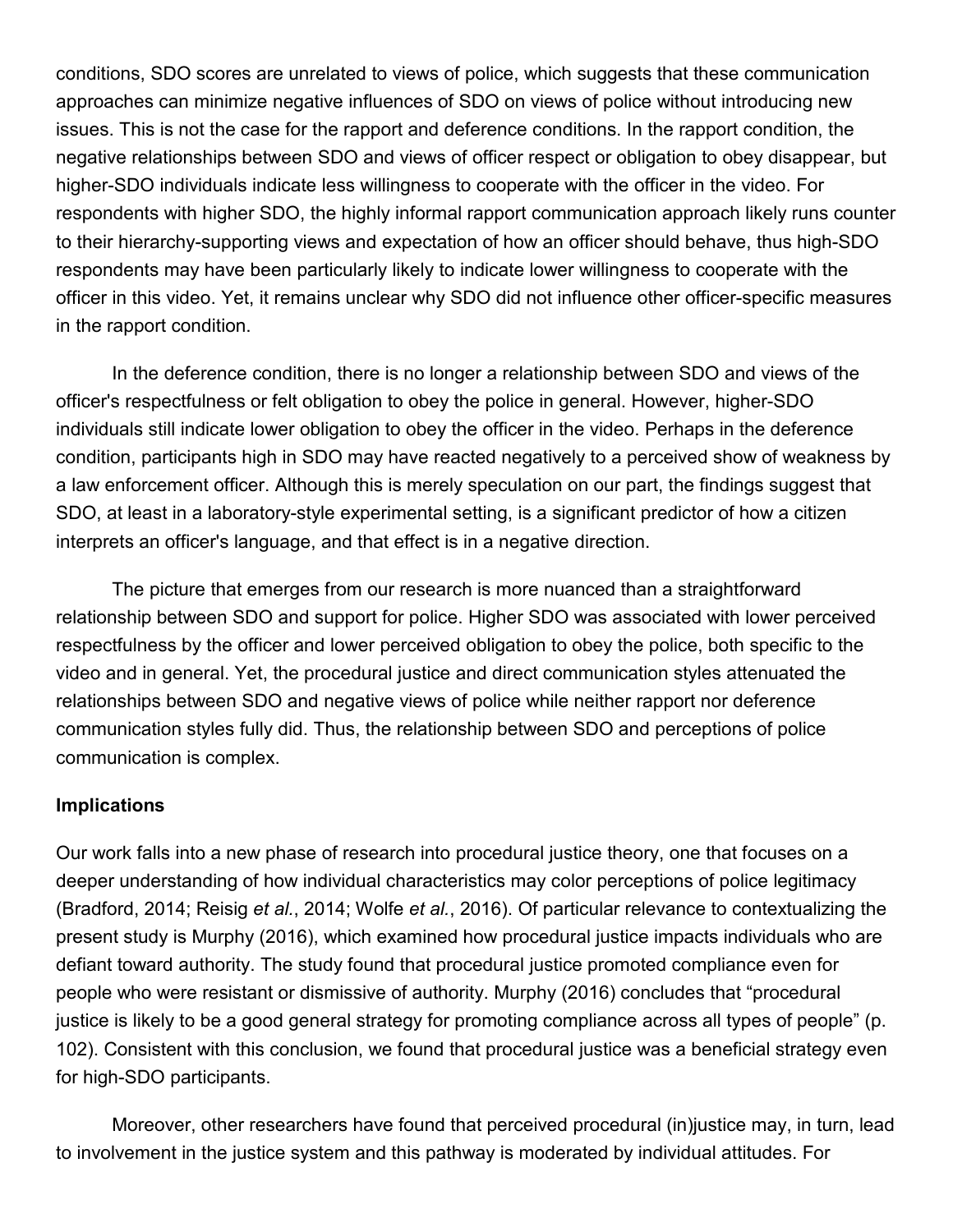example, Wolfe and McLean (2017) found that experiencing procedural injustice was related to violent victimization, a relationship that was moderated by risky lifestyle (Wolfe and McLean, 2017). Similarly, reoffending is more likely among youth who view the law and legal authorities as less legitimate *and* were psychosocially mature (Fine *et al.*, 2018). Our study builds upon this existing work by concluding that sociopolitical orientation also influences how procedurally just communication is received and interpreted. Procedural justice, therefore, appears to be just one piece in a larger puzzle explaining how views of the police and the justice system are formed.

Several lessons from this research may be incorporated into police training. In short, when it comes to choosing a communications style, we found that rapport and deferential communication can reduce the impact of SDO on some but not all outcomes. In contrast, both the procedurally just and direct communication styles mitigate the negative relationships between SDO and these outcomes without introducing new negative perceptions. Taken with other findings, this suggests that both procedurally just and direct communication styles have the most benefits and fewest drawbacks on balance.

#### **Limitations and future directions**

There are several possible limitations to our study, one of which is the delivery method of the treatments. The videos used here as treatments are a vicarious experience and, as such, may result in a weaker effect than in-person interactions. Thus, future research conducted in the field should further examine the relationship between SDO and perceptions of police communication. A second limitation is the sample, as it was a nonrepresentative sample of US adults recruited through an online recruitment company. This study should be replicated with a representative sample of respondents and delivered via different methods.

Finally, the results reported here suggest that examining the intersection of personality traits and perceptions of police communication is a fruitful future direction of research. Researchers should also examine other personality traits, such as the big-five personality traits (Goldberg, 1993), in order to refine our understanding of procedural justice theory and how different individuals form their perceptions of police. Additionally, our study analyzed police–citizen interactions from the perspective of "in-groups"; both actors in our study were White males and thus represent a group that, per the SDO literature, is more likely to prefer hierarchy. Future research could vary the citizen's race and the officer's race to better understand the role of race in this relationship.

## **Conclusion**

This study used an experimental design to examine for the first time the role that a personality trait may play in procedural justice theory. In examining the relationship between SDO and the perceptions of police, we find that there is no expected straightforward, positive, relationship. On the contrary, there is a complex interplay between SDO, communication style, perceptions of an officer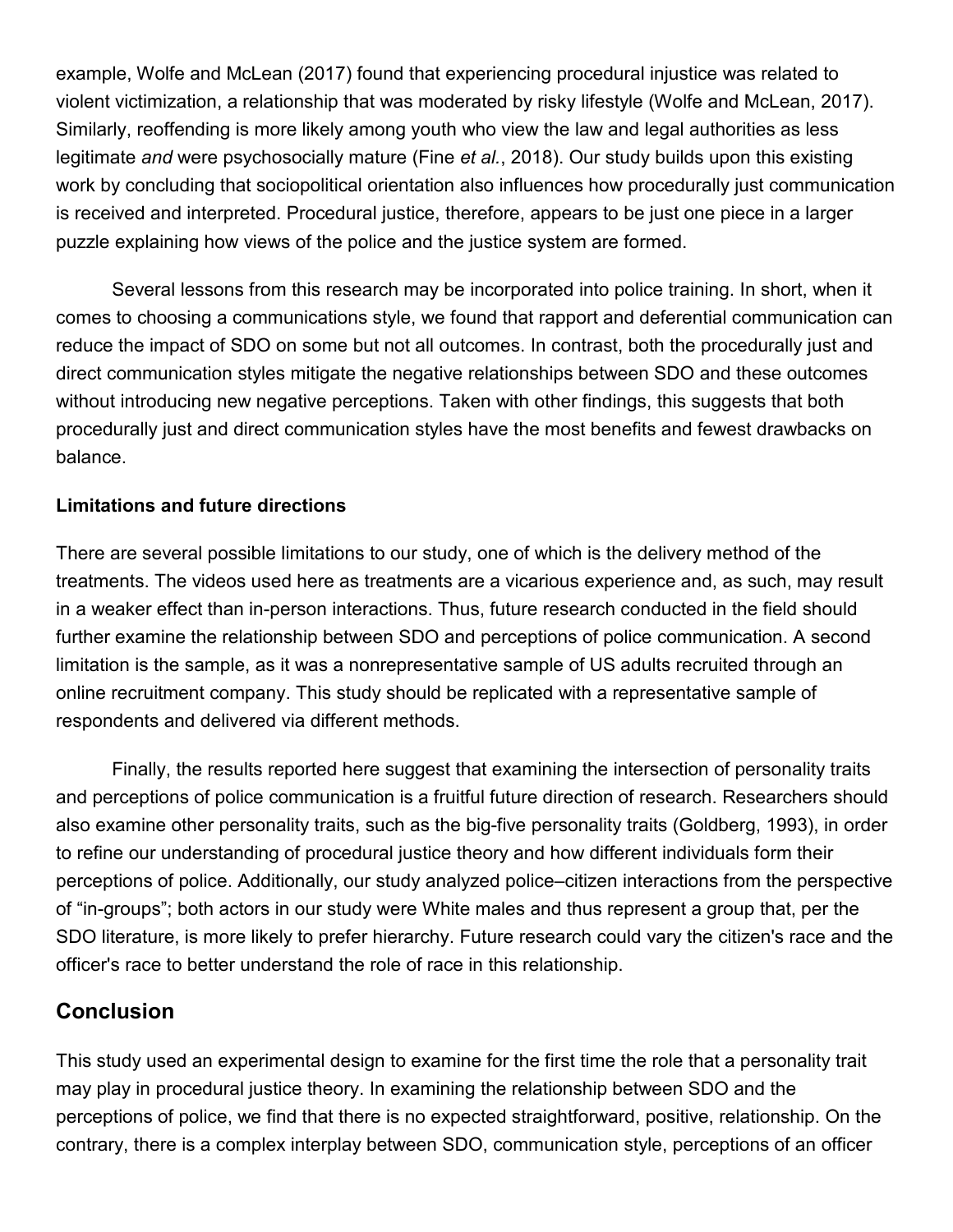and perceptions of the police institution as a whole. Our research speaks to theoretical debates in the procedural justice literature, in particular the role of individual and contextual factors in the causal link between fair treatment and legitimacy, and can inform police communication training.

*Funding*: American University Doctoral Student Research Award.

# **Notes**

**1.**See, for example, https://www.theiacp.org/projects/21st-century-policing-blueprint

**2.**Although the survey instrument was not formally pretested, many of the same measures have previously been used in prior research (Lowrey *et al.*, 2016; Maguire *et al.*, 2017; Johnson *et al.*, 2017).

**3**Participants who completed the survey in under 250 s (approximately 4 min) were excluded from the sample. Participants who completed the survey in over 3,600 s (60 min) were excluded for the purposes of calculating the average time to complete the survey but responses were retained for the analyses.

**4.**The deference and the rapport conditions were designed to reflect *negative politeness* and *positive politeness* in politeness theory. For the sake of clarity, we renamed the term positive politeness "rapport" and negative politeness "deference" in the present study. It is, however, important to note that the rapport condition could be considered to be a very informal speech style. The informality of these language strategies is precisely how this style mitigates the threat of requests. By using language to emphasize social similarity, a person can attend to the social consequences of making a request or command and soften the blow to the recipient's face.

**5.**As shown in Appendix 2, we also included three items to measure the officer's willingness to allow citizen participation. While these items were derived from established sources in the procedural justice literature, the Cronbach's alpha score for these three items was 0.58, which is below the common threshold of 0.7. Given the low Cronbach's alpha score, we do not include citizen participation as an outcome variable in this study.

**6.**We also estimated models with an additive index for SDO but opted to follow convention in the literature and present models with a summed SDO score for each participant. This approach also eases interpretation since SDO is measured on a 1–5 scale as are all the outcome variables.

**7.**The correlation among the independent variables ranges from 0.02 to 0.29.

Table 1 Demographics and descriptive statistics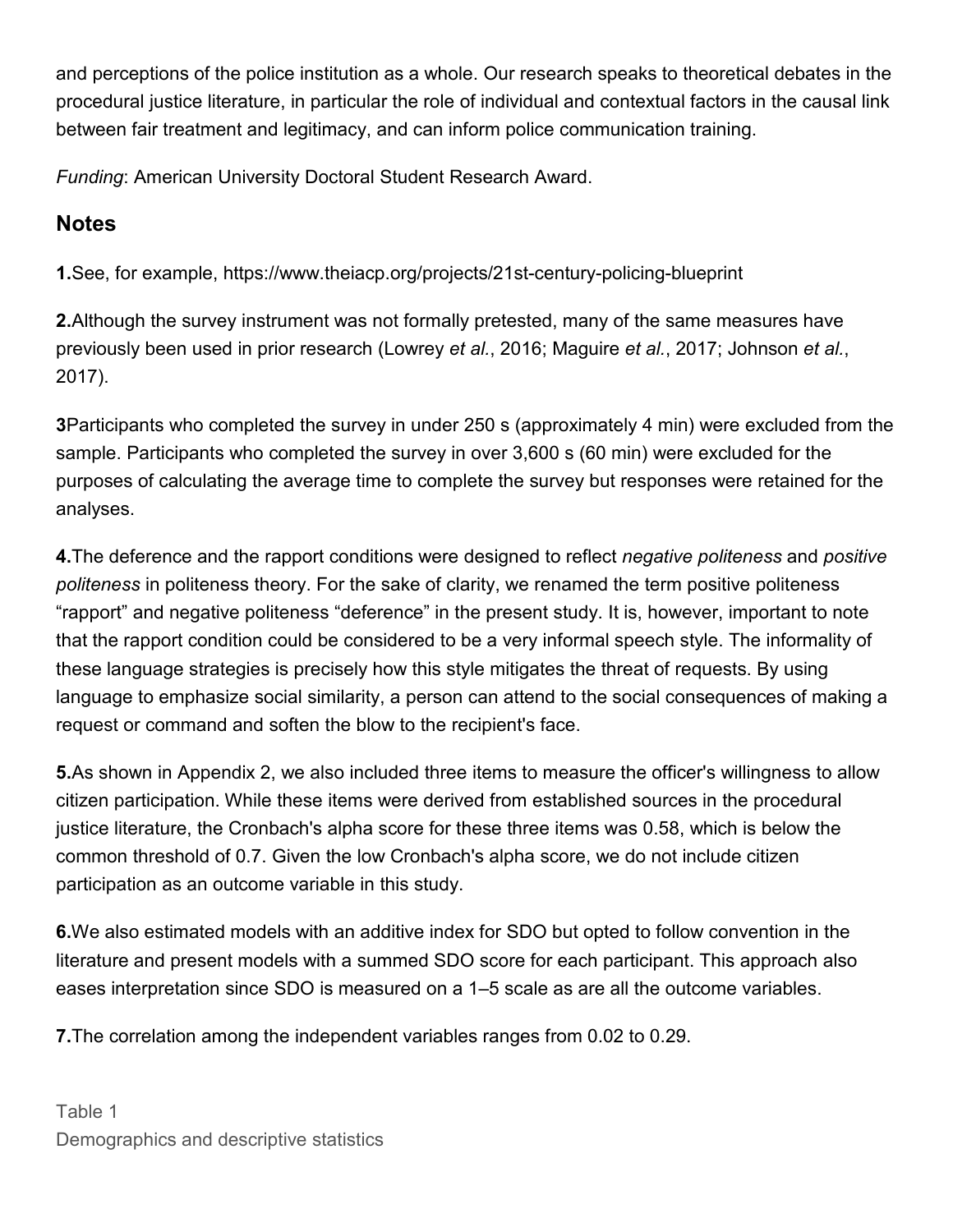|                                         | Frequency (N) | Mean (SD)  | <b>Median</b>  | Range   | $\pmb{\alpha}$ |
|-----------------------------------------|---------------|------------|----------------|---------|----------------|
| Dependent variables                     |               |            |                |         |                |
| Officer treatment: respect              |               | 4.33(0.73) | 4.33           | $1 - 5$ | 0.83           |
| <b>Officer treatment: fairness</b>      |               | 4.15(0.74) | $\overline{4}$ | $1 - 5$ | 0.75           |
| Specific officer: cooperation           |               | 4.07(0.81) | $\overline{4}$ | $1 - 5$ | 0.77           |
| Specific officer: obligation to<br>obey |               | 4.22(0.76) | 4              | $1 - 5$ | 0.93           |
| Specific officer: trust                 |               | 4.14(0.76) | 4              | $1 - 5$ | 0.76           |
| General police: cooperation             |               | 4.30(0.72) | 4.25           | $1 - 5$ | 0.91           |
| General police: obligation to<br>obey   |               | 4.03(0.72) | 4              | $1 - 5$ | 0.71           |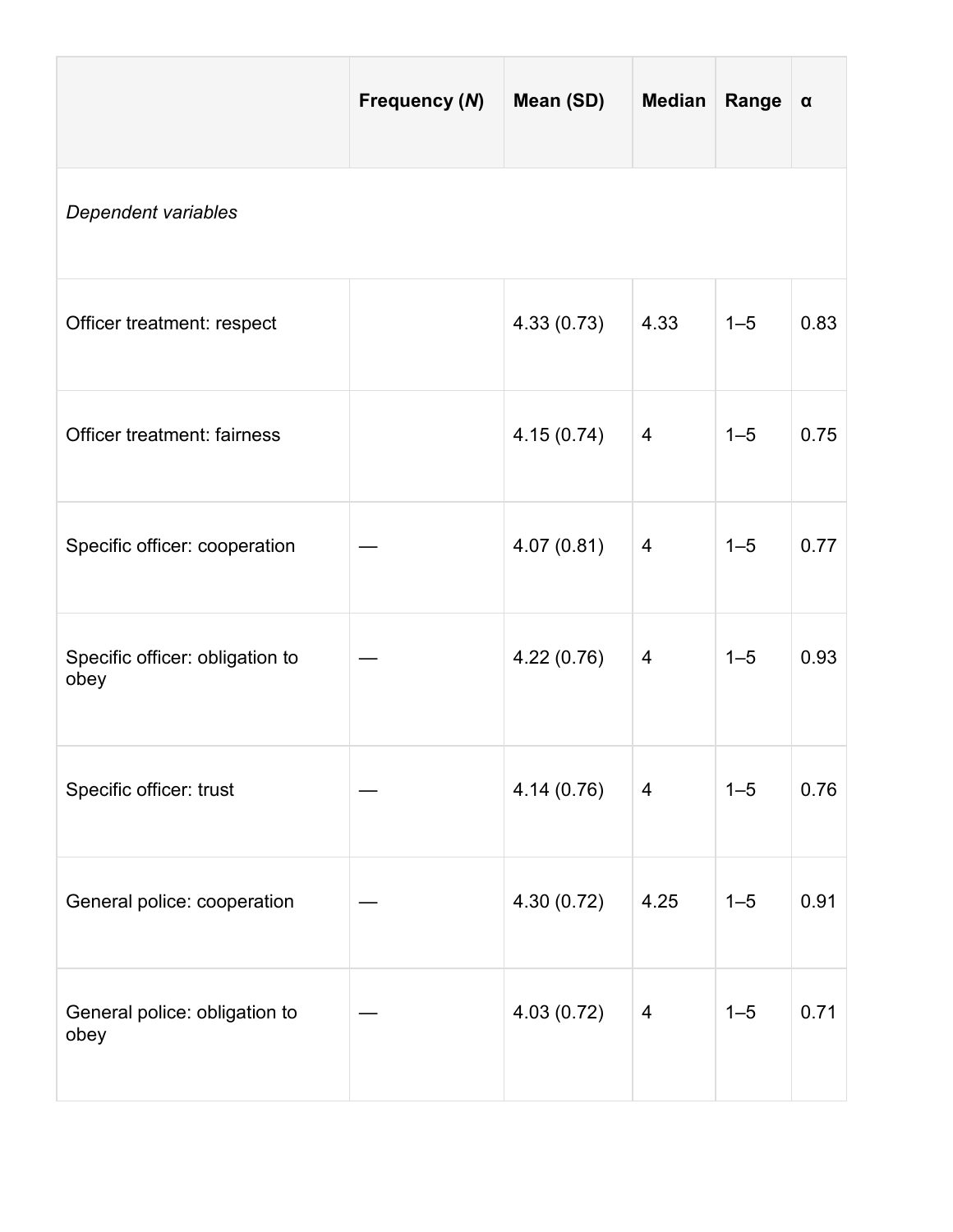|                       | Frequency (N)        | Mean (SD)        | <b>Median</b> | Range     | $\pmb{\alpha}$ |
|-----------------------|----------------------|------------------|---------------|-----------|----------------|
| General police: trust |                      | 3.90(0.83)       | 4             | $1 - 5$   | 0.86           |
| Independent variables |                      |                  |               |           |                |
| SDO (overall)         |                      | 2.25(0.71)       | 2.25          | $1 - 5$   | 0.81           |
| Male                  | 44.5%<br>$(N = 292)$ |                  |               |           |                |
| White                 | 81.4%<br>$(N = 534)$ |                  |               |           |                |
| Age                   |                      | 48.42<br>(16.44) | 49            | $18 - 87$ |                |

Table 2

Views of the police (*N* = 636)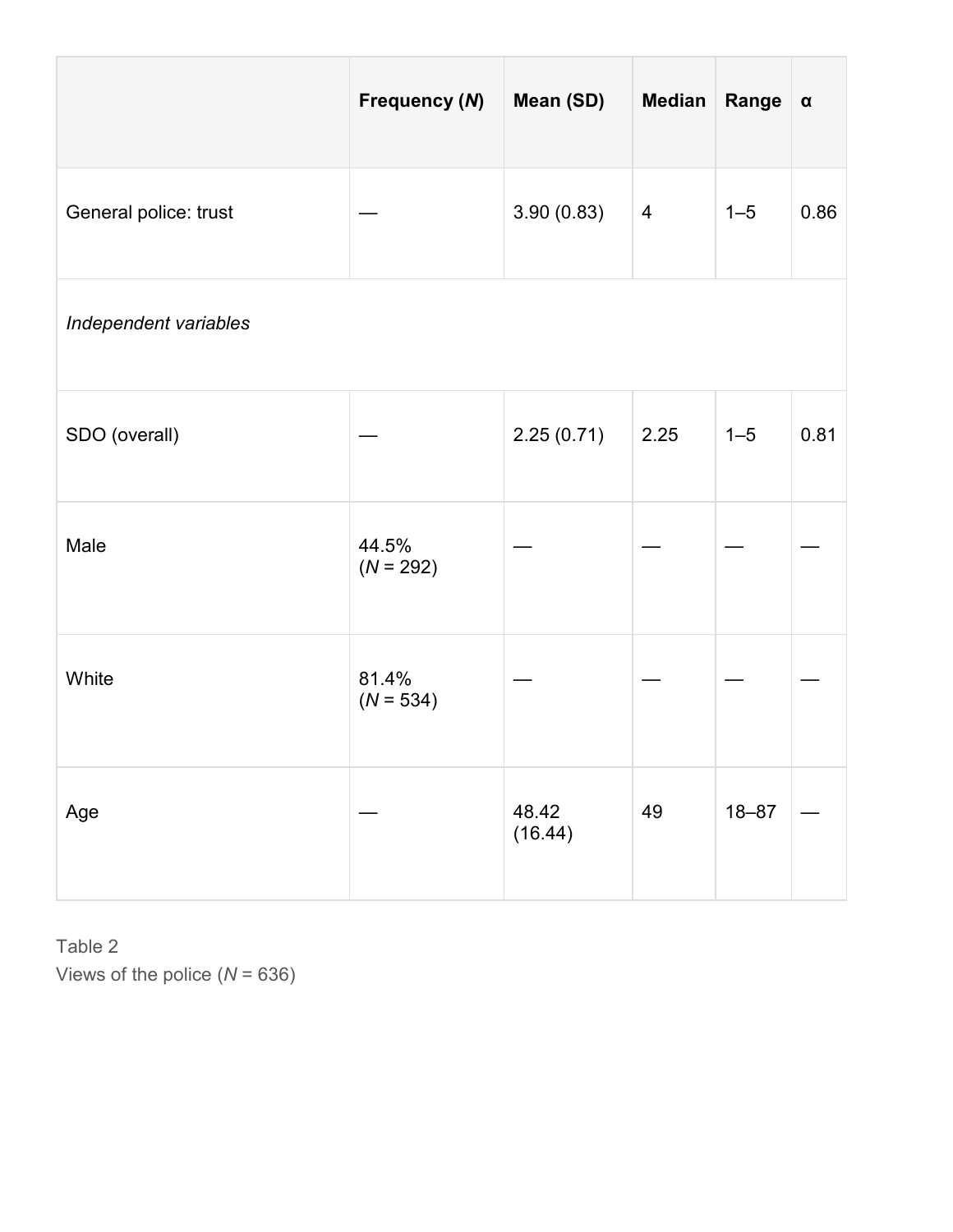|               | <b>Officer</b><br>treatment   |                               | <b>Specific officer</b>         |                           |                              | <b>General police</b> |                           |                              |
|---------------|-------------------------------|-------------------------------|---------------------------------|---------------------------|------------------------------|-----------------------|---------------------------|------------------------------|
|               | <b>Respe</b><br>ct            | <b>Fairne</b><br>SS           | Cooperati<br>on                 | Obligati<br>on to<br>obey | <b>Trust</b>                 | Cooperati<br>on       | Obligati<br>on to<br>obey | <b>Trust</b>                 |
| <b>PJ</b>     | $0.53**$<br>(0.08)            | $0.28**$<br>(0.08)            | $0.23*$<br>(0.09)               | 0.12<br>(0.09)            | $0.32**$<br>(0.08)           | $-0.0008$<br>(0.08)   | 0.13<br>(0.08)            | 0.02<br>(0.09)               |
| Deferen<br>ce | $0.48**$<br>(0.09)            | $0.32**$<br>(0.08)            | $0.19*$<br>(0.09)               | $0.22**$<br>(0.08)        | $0.44**$<br>(0.08)           | 0.05<br>(0.07)        | $0.20**$<br>(0.07)        | $0.15^{\dagger}$ (0.<br>(08) |
| <b>Direct</b> | $0.56**$<br>(0.09)            | $0.43***$<br>(0.08)           | $0.29**$<br>(0.09)              | $0.22*$<br>(0.09)         | $0.39**$<br>(0.08)           | 0.01<br>(0.08)        | 0.12<br>(0.08)            | 0.10<br>(0.09)               |
| <b>SDO</b>    | $-0.12*$<br>$\star$<br>(0.04) | 0.004<br>(0.04)               | $-0.08$ <sup>†</sup> (0.<br>05) | $-0.10*$<br>(0.04)        | $-0.08^{\dagger}$ (0.<br>05) | $-0.06$<br>(0.04)     | $-0.09*$<br>(0.04)        | $0.09^{\dagger}$ (0.<br>05)  |
| Male          | $-0.02$<br>(0.06)             | $-0.17*$<br>$\star$<br>(0.06) | $-0.10$<br>(0.06)               | $-0.12*$<br>(0.06)        | $-0.15**$<br>(0.06)          | $-0.15**$<br>(0.06)   | $-0.19**$<br>(0.06)       | $-0.08$<br>(0.06)            |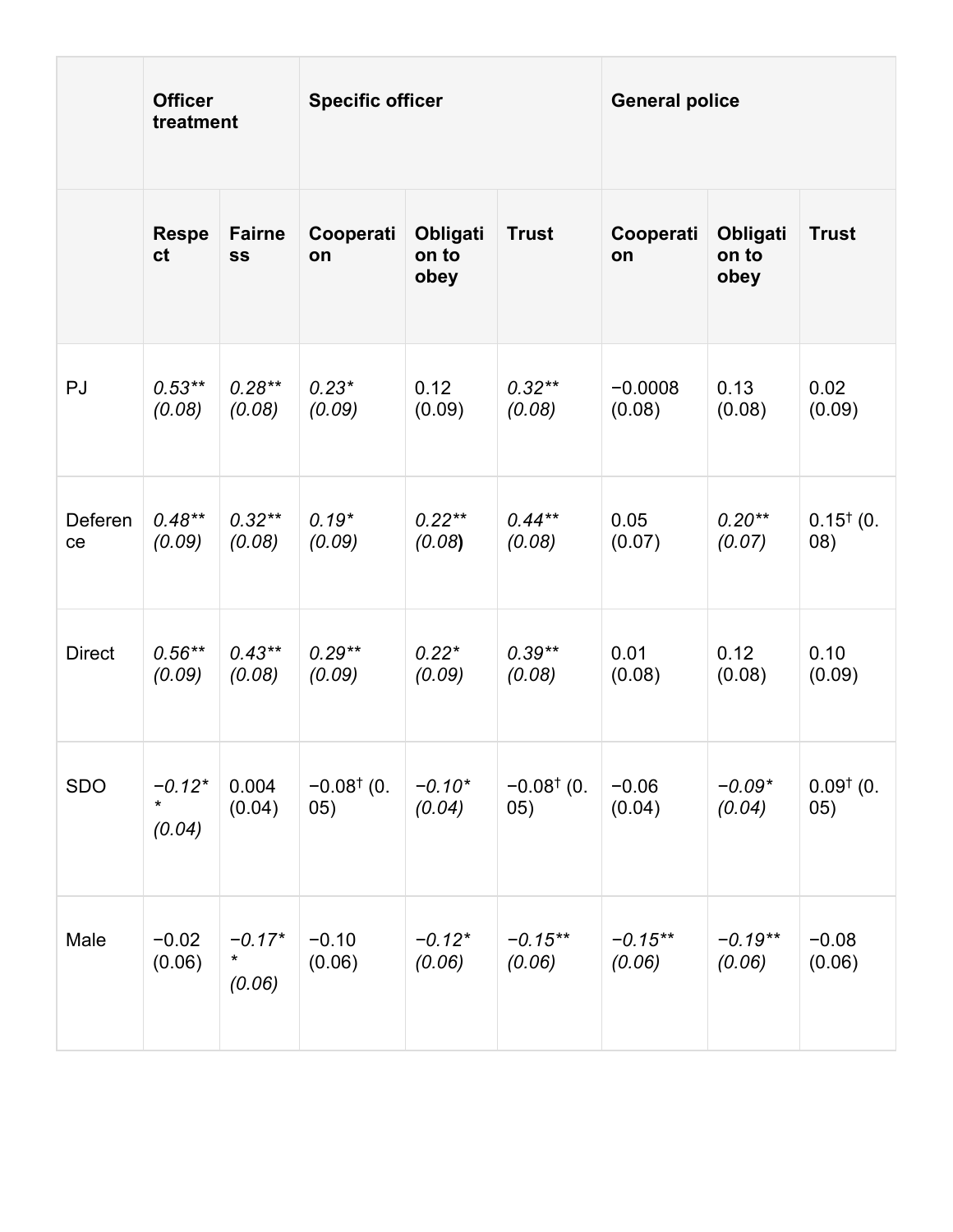|       | <b>Officer</b><br>treatment    |                                | <b>Specific officer</b> |                           |                      | <b>General police</b> |                           |                      |
|-------|--------------------------------|--------------------------------|-------------------------|---------------------------|----------------------|-----------------------|---------------------------|----------------------|
|       | <b>Respe</b><br>ct             | <b>Fairne</b><br>SS            | Cooperati<br>on         | Obligati<br>on to<br>obey | <b>Trust</b>         | Cooperati<br>on       | Obligati<br>on to<br>obey | <b>Trust</b>         |
| White | $-0.23*$<br>$\star$<br>(0.07)  | $-0.08$<br>(0.08)              | 0.08<br>(0.10)          | $-0.06$<br>(0.08)         | $-0.07$<br>(0.08)    | $0.20*$<br>(0.09)     | 0.12<br>(0.08)            | $0.39**$<br>(0.09)   |
| Age   | $0.005*$<br>$\star$<br>(0.001) | $0.006*$<br>$\star$<br>(0.002) | $0.01**$<br>(0.002)     | $0.004*$<br>(0.002)       | $0.01***$<br>(0.002) | $0.009**$<br>(0.002)  | $0.01***$<br>(0.002)      | $0.01***$<br>(0.002) |

**Note(s)**: OLS models presented with unstandardized coefficients and robust standard errors

†*p* < 0.10. \**p* < 0.05. \*\**p* < 0 0.01Italic indicates significant coefficients

Table 3 Views of police by condition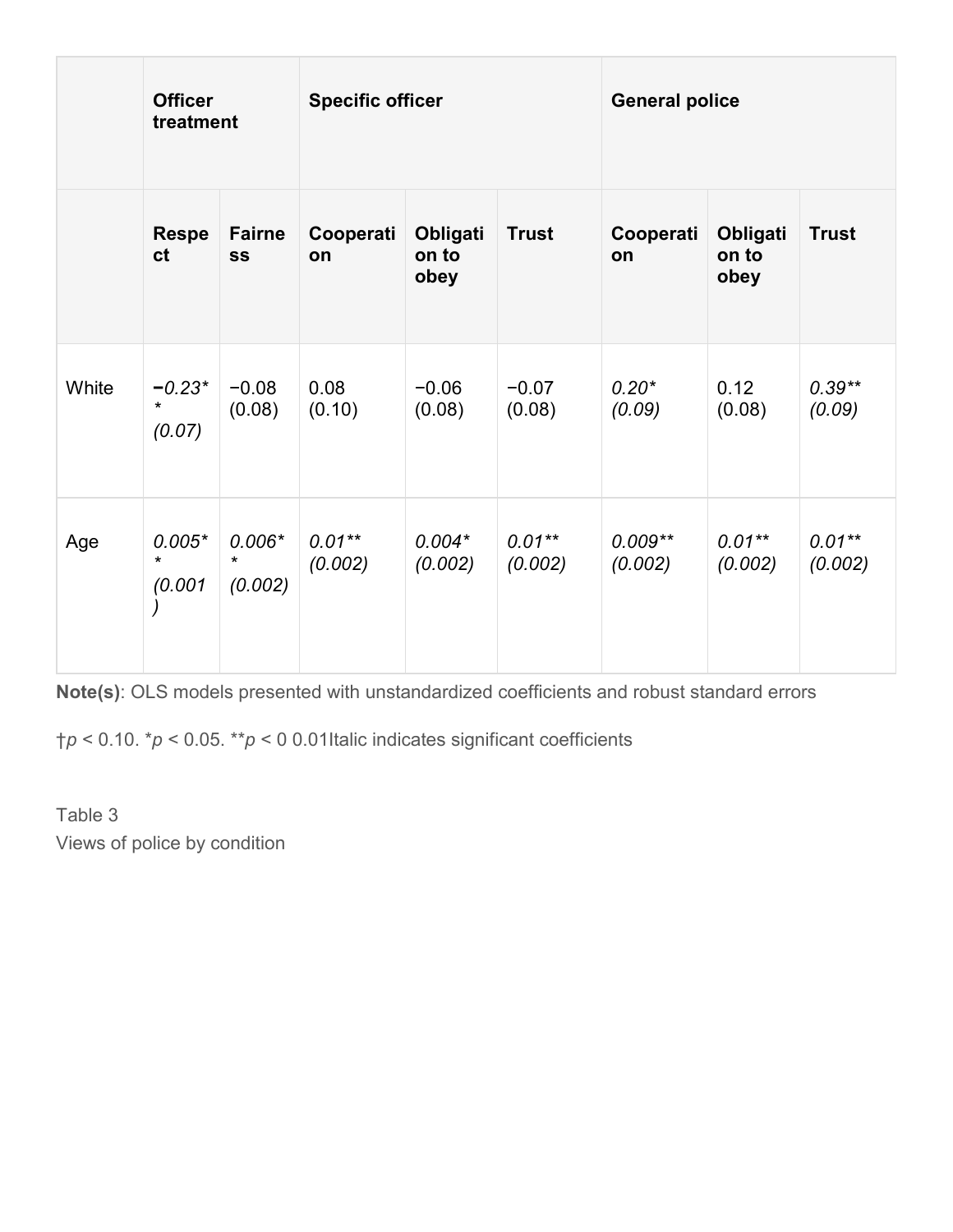|                           | <b>Officer treatment</b> |                 | <b>Specific officer</b> |              |                            | <b>General police</b>         |              |  |
|---------------------------|--------------------------|-----------------|-------------------------|--------------|----------------------------|-------------------------------|--------------|--|
| <b>Respe</b><br><b>ct</b> | <b>Fairnes</b><br>S      | Cooperatio<br>n | Obligatio<br>n to obey  | <b>Trust</b> | Cooperatio<br>$\mathsf{n}$ | <b>Obligatio</b><br>n to obey | <b>Trust</b> |  |

*Procedural justice (N = 167)*

| <b>SDO</b> | $-0.11$ <sup>+</sup><br>(0.07) | $-0.03$<br>(0.08)    | 0.06(0.11)        | $-0.02$<br>(0.09) | $-0.09$<br>(0.08)            | 0.03(0.11)          | $-0.14$ <sup>†</sup> (0.<br>(08) | 0.08<br>(0.10)      |
|------------|--------------------------------|----------------------|-------------------|-------------------|------------------------------|---------------------|----------------------------------|---------------------|
| Male       | $-0.10$<br>(0.10)              | $-0.32**$<br>(0.11)  | $-0.14$<br>(0.12) | $-0.19$<br>(0.13) | $-0.25$<br>$\star$<br>(0.11) | $-0.18(0.13)$       | $-0.25*$<br>(0.12)               | $-0.13$<br>(0.14)   |
| White      | $-0.08$<br>(0.15)              | 0.009<br>(0.15)      | $-0.21$<br>(0.21) | $-0.08$<br>(0.18) | $-0.08$<br>(0.18)            | $-0.02(0.20)$       | 0.009<br>(0.17)                  | 0.16<br>(0.19)      |
| Age        | 0.003<br>(0.003)               | $0.006†$ (<br>0.003) | 0.005<br>(0.004)  | 0.003<br>(0.004)  | $0.01**$<br>(0.00)<br>3)     | $0.009*$<br>(0.003) | $0.01**$<br>(0.004)              | $0.009*$<br>(0.004) |
|            | Rapport ( $N = 145$ )          |                      |                   |                   |                              |                     |                                  |                     |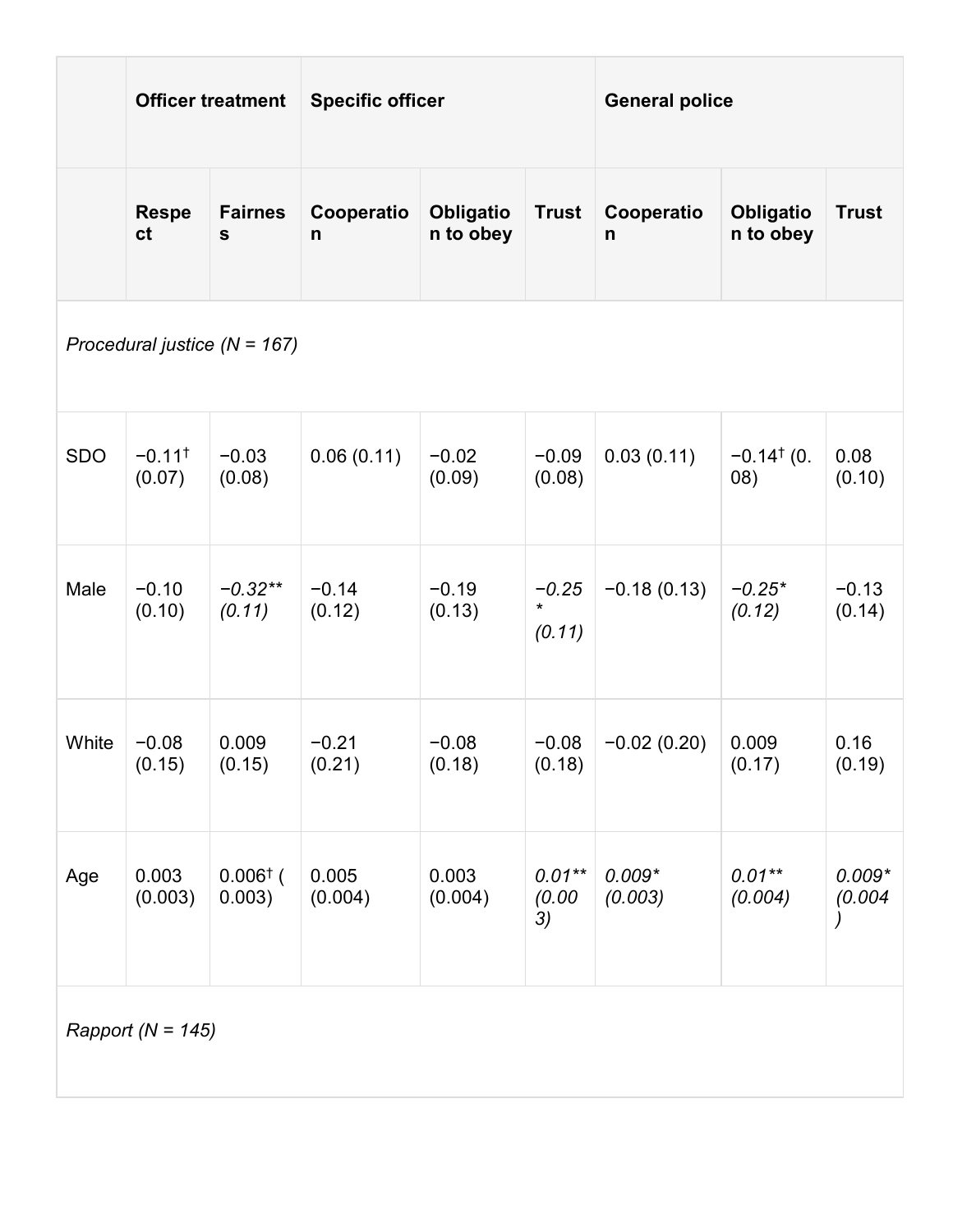|            |                         | <b>Officer treatment</b>       | <b>Specific officer</b> |                                  |                           | <b>General police</b> |                        |                     |
|------------|-------------------------|--------------------------------|-------------------------|----------------------------------|---------------------------|-----------------------|------------------------|---------------------|
|            | <b>Respe</b><br>ct      | <b>Fairnes</b><br>$\mathbf{s}$ | Cooperatio<br>n         | Obligatio<br>n to obey           | <b>Trust</b>              | Cooperatio<br>n       | Obligatio<br>n to obey | <b>Trust</b>        |
| <b>SDO</b> | $-0.11$<br>(0.11)       | $-0.03$<br>(0.09)              | $-0.20*$<br>(0.10)      | $-0.11$<br>(0.09)                | $-0.06$<br>(0.09)         | $-0.08(0.07)$         | $-0.10$<br>(0.08)      | 0.07<br>(0.09)      |
| Male       | 0.09<br>(0.14)          | $-0.06$<br>(0.12)              | $-0.07$<br>(0.13)       | $-0.007$<br>(0.13)               | $-0.14$<br>(0.12)         | $-0.11(0.10)$         | $-0.07$<br>(0.11)      | $-0.11$<br>(0.12)   |
| White      | $-0.29$<br>(0.20)       | 0.16<br>(0.18)                 | 0.26(0.18)              | $-0.008$<br>(0.19)               | $-0.03$<br>(0.15)         | $0.27^+(0.15)$        | 0.15<br>(0.19)         | $0.40*$<br>(0.20)   |
| Age        | $0.008*$<br>(0.003)     | $0.008*$<br>(0.004)            | $0.009*$<br>(0.004)     | $0.007$ <sup>†</sup> (0.<br>004) | $0.01***$<br>(0.00)<br>3) | $0.01***$<br>(0.003)  | $0.02***$<br>(0.003)   | $0.01**$<br>(0.004) |
|            | Deference ( $N = 163$ ) |                                |                         |                                  |                           |                       |                        |                     |
| <b>SDO</b> | $-0.12$<br>(0.08)       | 0.07<br>(0.10)                 | $-0.11$<br>(0.11)       | $-0.19*$<br>(0.09)               | $-0.12$<br>(0.11)         | $-0.11(0.09)$         | $-0.10$<br>(0.07)      | 0.05<br>(0.11)      |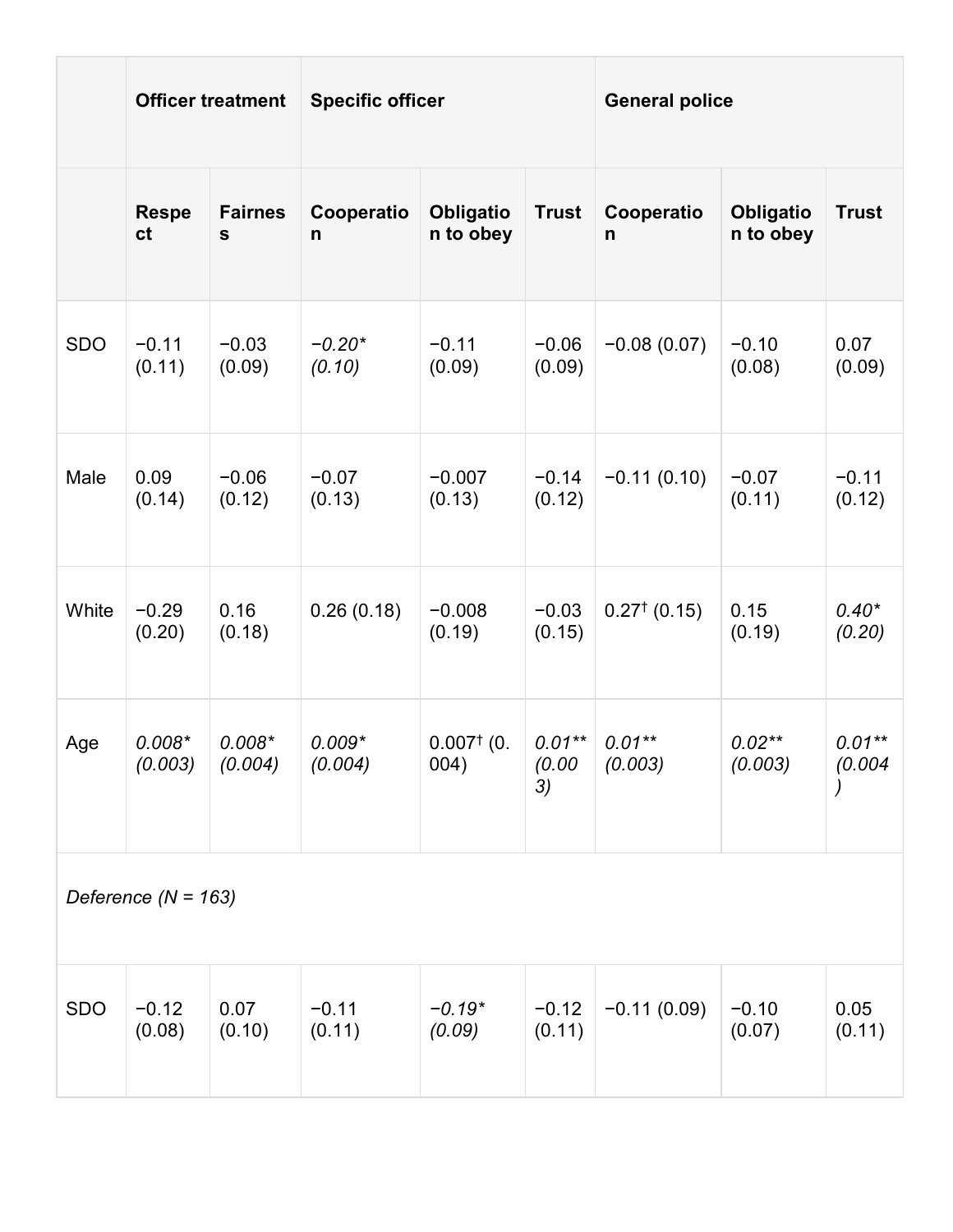|       | <b>Officer treatment</b>      |                                | <b>Specific officer</b> |                               |                                              | <b>General police</b> |                        |                                |
|-------|-------------------------------|--------------------------------|-------------------------|-------------------------------|----------------------------------------------|-----------------------|------------------------|--------------------------------|
|       | <b>Respe</b><br>ct            | <b>Fairnes</b><br>$\mathbf{s}$ | Cooperatio<br>n         | <b>Obligatio</b><br>n to obey | <b>Trust</b>                                 | Cooperatio<br>n       | Obligatio<br>n to obey | <b>Trust</b>                   |
| Male  | 0.04<br>(0.10)                | $-0.14$<br>(0.11)              | $-0.08$<br>(0.13)       | $-0.16$<br>(0.11)             | 0.05<br>(0.11)                               | $-0.16(0.11)$         | $-0.19*$<br>(0.09)     | $-0.04$<br>(0.12)              |
| White | $-0.30*$<br>(0.12)            | $-0.18$<br>(0.14)              | $-0.04$<br>(0.22)       | $-0.15$<br>(0.13)             | $-0.06$<br>(0.15)                            | 0.23(0.19)            | 0.22<br>(0.14)         | $0.48*$<br>(0.20)              |
| Age   | $0.005^{\dagger}$ (<br>0.003) | $0.007*$<br>(0.003)            | $0.008*$<br>(0.004)     | $0.005^{\dagger}$ (0.<br>003) | 0.007<br>$\star$<br>(0.00)<br>$\overline{3}$ | $0.008*$<br>(0.003)   | $0.01***$<br>(0.002)   | $0.009*$<br>$\star$<br>(0.003) |

*Direct (N = 161)*

| <b>SDO</b> | $-0.14$<br>(0.08) | $-0.01$<br>(0.09) | $-0.06$<br>(0.10) | $-0.07$<br>(0.09) | $-0.06$<br>(0.09)            | $-0.06(0.09)$ | $-0.007$<br>(0.09) | $0.19^{+}$ (<br>0.10) |
|------------|-------------------|-------------------|-------------------|-------------------|------------------------------|---------------|--------------------|-----------------------|
| Male       | $-0.12$<br>(0.11) | $-0.19$<br>(0.12) | $-0.15$<br>(0.14) | $-0.15$<br>(0.13) | $-0.30$<br>$\star$<br>(0.12) | $-0.16(0.13)$ | $-0.24*$<br>(0.12) | $-0.06$<br>(0.14)     |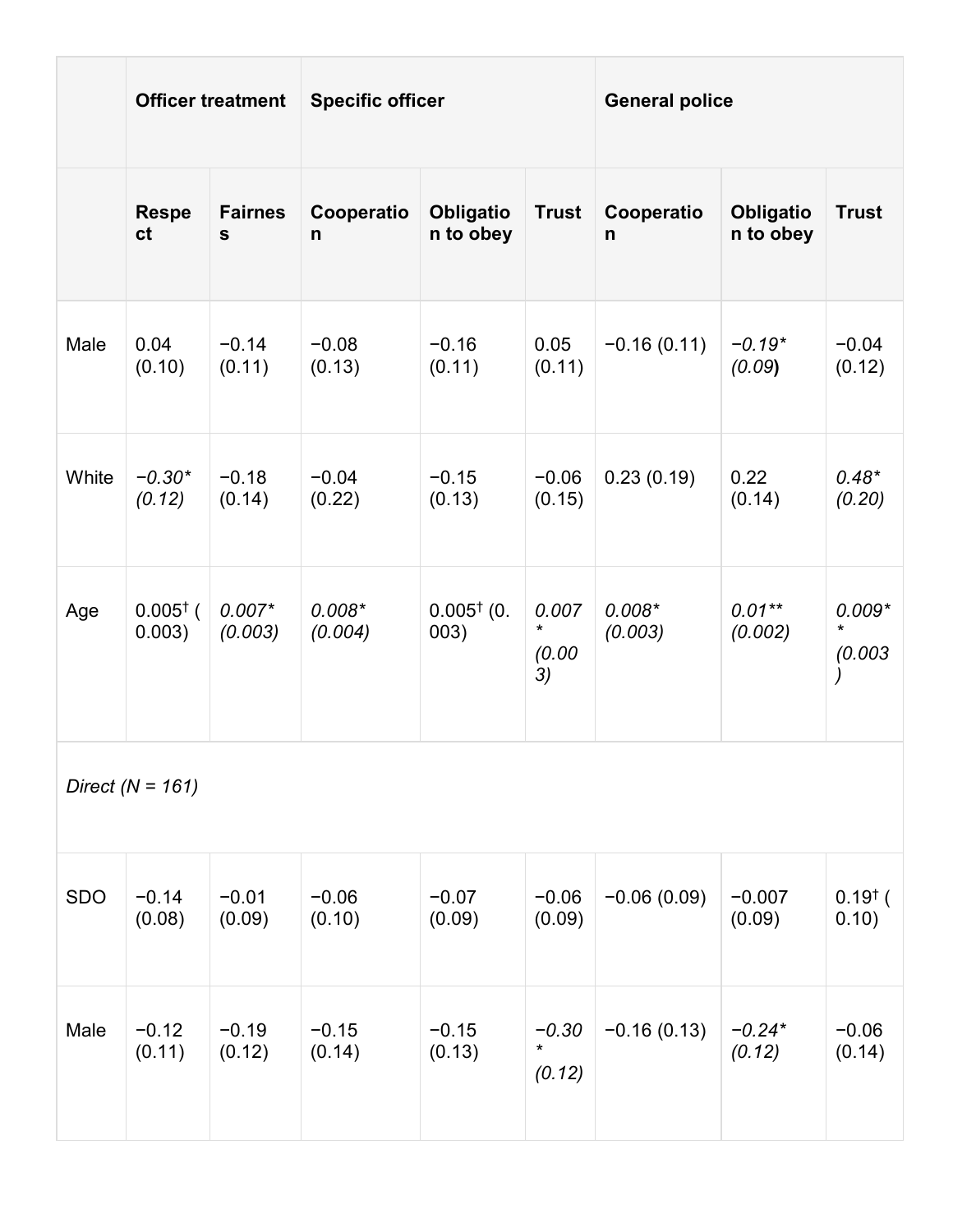|       | <b>Officer treatment</b>       |                                | <b>Specific officer</b>         |                               |                       | <b>General police</b> |                        |                               |
|-------|--------------------------------|--------------------------------|---------------------------------|-------------------------------|-----------------------|-----------------------|------------------------|-------------------------------|
|       | <b>Respe</b><br>ct             | <b>Fairnes</b><br>$\mathbf{s}$ | Cooperatio<br>n                 | <b>Obligatio</b><br>n to obey | <b>Trust</b>          | Cooperatio<br>n       | Obligatio<br>n to obey | <b>Trust</b>                  |
| White | $-0.20$ <sup>t</sup><br>(0.11) | $-0.18$<br>(0.14)              | 0.18(0.18)                      | $-0.02$<br>(0.16)             | $-0.07$<br>(0.15)     | 0.25(0.17)            | 0.14<br>(0.16)         | $0.49**$<br>(0.17)            |
| Age   | 0.001<br>(0.003)               | 0.002<br>(0.003)               | 0.008 <sup>†</sup> (0.0<br>(04) | 0.002<br>(0.004)              | 0.002<br>(0.00)<br>4) | $0.009*$<br>(0.004)   | $0.009*$<br>(0.004)    | 0.008 <sup>†</sup><br>(0.004) |

**Note(s)**: OLS models presented with unstandardized coefficients and robust standard errors

†*p* < 0.10. \**p* < 0.05. \*\**p* < 0 0.01Italic indicates significant coefficients

|                     | Response options: five-item scale, strongly agree to<br>strongly disagree. Radio buttons. Within this set,<br>item order should be randomly generated |
|---------------------|-------------------------------------------------------------------------------------------------------------------------------------------------------|
| Dignity/respect     | The officer was disrespectful The officer was polite The<br>officer used an appropriate tone                                                          |
| Fairness/neutrality | The officer was fair to the driver The officer was<br>unbiased The officer treated the driver the same way he<br>would treat anyone else              |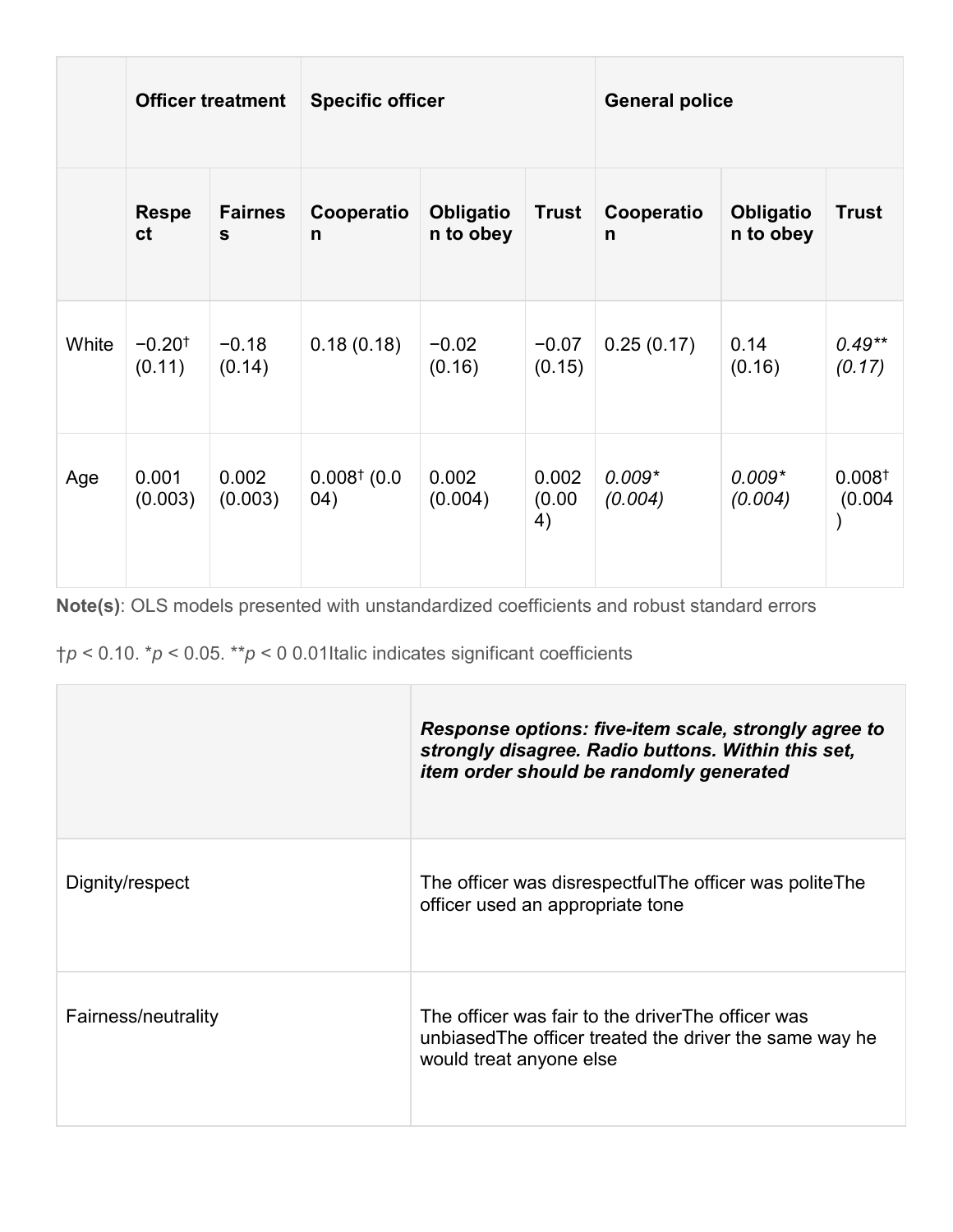|                                                                                                                                                                                 | Response options: five-item scale, strongly agree to<br>strongly disagree. Radio buttons. Within this set,<br>item order should be randomly generated                                                              |
|---------------------------------------------------------------------------------------------------------------------------------------------------------------------------------|--------------------------------------------------------------------------------------------------------------------------------------------------------------------------------------------------------------------|
| Citizen participation**note that the<br>Cronbach's alpha score here was below<br>the common threshold of 0.7 and thus<br>we do not use this outcome variable in<br>our analyses | The officer was unwilling to listen to the driver's<br>concerns The officer gave the driver an opportunity to ask<br>questions The officer explained the reasons for his<br>actions                                |
|                                                                                                                                                                                 | Response options: five-item scale, strongly agree to<br>strongly disagree. Radio buttons. Within this set,<br>item order should be randomly generated                                                              |
| Cooperation                                                                                                                                                                     | I would provide information to help this officer find a<br>suspectl would report suspicious activity to this officerl<br>would provide information to help this officer solve a<br>crime                           |
| Obligation to obey police                                                                                                                                                       | I would feel a moral obligation to follow this officer's<br>instructionsl would feel a moral obligation to do what this<br>officer told me to dol would feel a moral obligation to<br>obey this officer's commands |
| <b>Trust and confidence</b>                                                                                                                                                     | I would think this officer was untrustworthyl could count<br>on this officer to do his job welll would have confidence in<br>this officer                                                                          |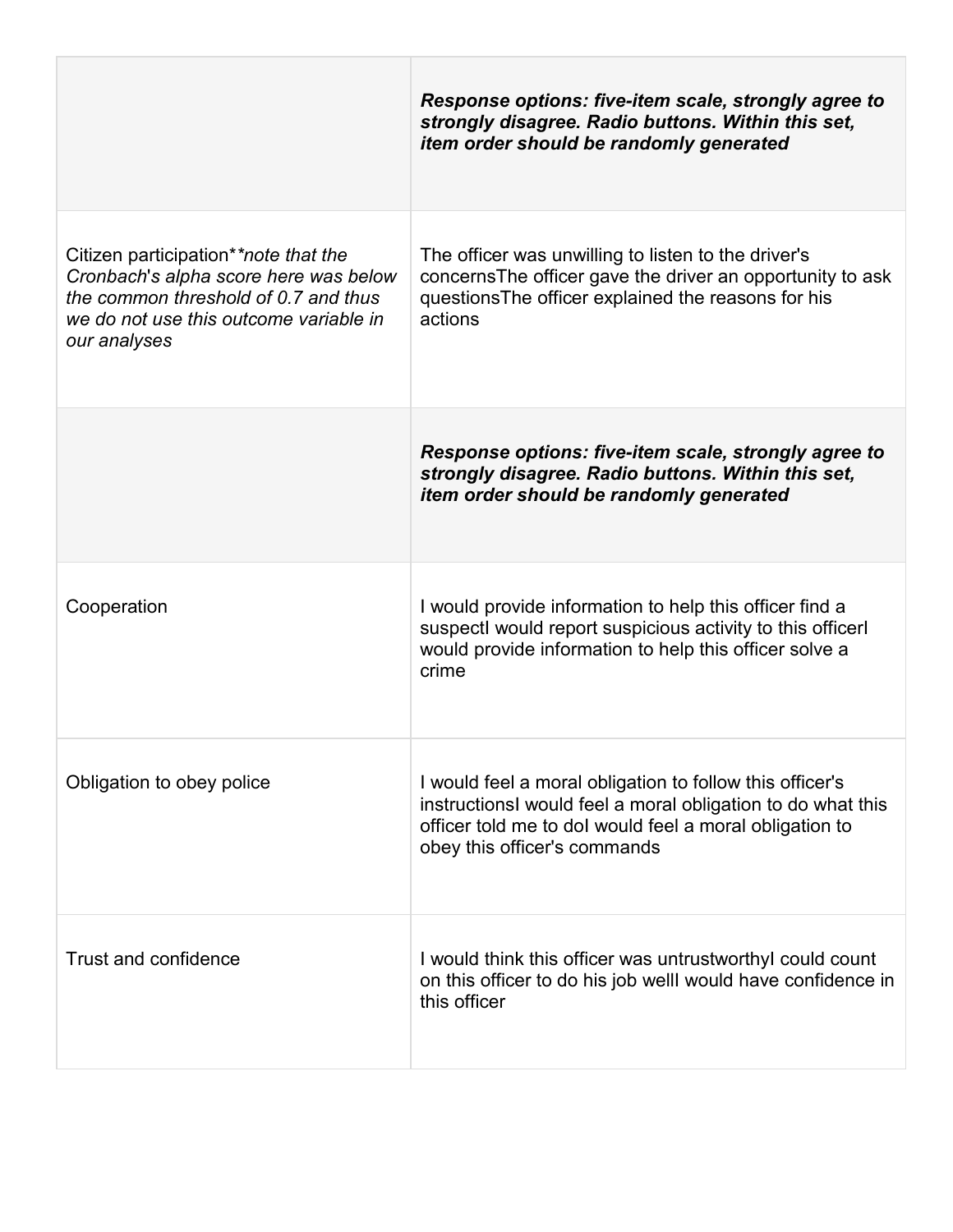|                                             | Response options: five-item scale, strongly agree to strongly disagree.<br>Radio buttons. Within this set, item order should be randomly generated                                                                                                                                                                                                                           |
|---------------------------------------------|------------------------------------------------------------------------------------------------------------------------------------------------------------------------------------------------------------------------------------------------------------------------------------------------------------------------------------------------------------------------------|
| Cooperation                                 | I would assist the police if askedI would call the police to report a crimel would<br>provide information to the police to help solve a crimel would report suspicious<br>activities to the police                                                                                                                                                                           |
| Obligation to<br>obey police<br>and the law | I feel a moral obligation to follow the law, even if I do no't agree with itl feel a moral<br>duty to obey the lawlt is okay to go against the law if you think it is wrongl feel a<br>moral obligation to do what the police tell me to do, even if I disagreel feel a moral<br>duty to follow police ordersIt is okay to disobey the police if you think they are<br>wrong |
| <b>Trust and</b><br>confidence              | Police are untrustworthyl have confidence in policeMost police officers do their<br>jobs wellThe police can be trusted to make the right decisions                                                                                                                                                                                                                           |
|                                             | Response options: five-item scale, strongly agree to strongly disagree.<br>Radio buttons. Within this set, item order should be randomly generated.<br>Randomize block placement within survey                                                                                                                                                                               |
| SDO-D                                       | An ideal society requires some groups to be on top and others to be on the<br>bottomSome groups of people are simply inferior to other groupsNo one group<br>should dominate in societyGroups at the bottom are just as deserving as groups at<br>the top                                                                                                                    |
| SDO-E                                       | Group equality should not be our primary goallt is unjust to try to make groups<br>equalWe should do what we can to equalize conditions for different groupsWe<br>should work to give all groups an equal chance to succeed                                                                                                                                                  |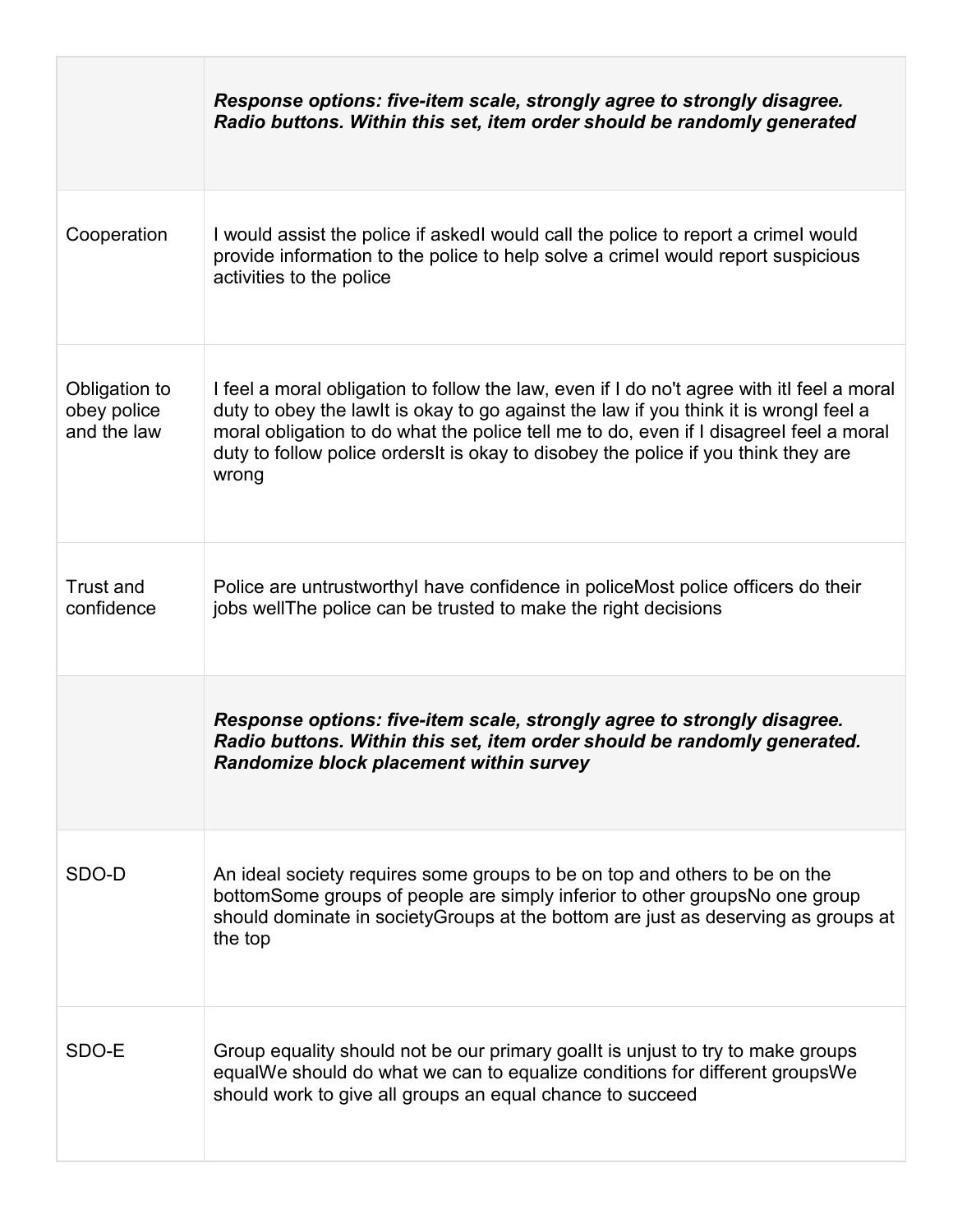## Table A1

Descriptive statistics for outcome variables across treatment conditions

|                                  | <b>Rapport</b> |             | <b>Procedural</b><br>justice |           | <b>Deference</b> |           | <b>Direct</b>         |           |
|----------------------------------|----------------|-------------|------------------------------|-----------|------------------|-----------|-----------------------|-----------|
| <b>DV</b>                        | M              | <b>SD</b>   | M                            | <b>SD</b> | M                | <b>SD</b> | M                     | <b>SD</b> |
| Officer treatment:<br>respect    | 3.93           | 0.85        | 4.46                         | 0.59      | 4.40             | 0.67      | 4.51                  | 0.65      |
| Officer treatment:<br>fairness   | 3.88           | 0.73        | 4.17                         | 0.72      | 4.20             | 0.71      | 4.32                  | 0.73      |
| Specific officer:<br>cooperation | 3.90           | 0.82        | 4.12                         | 0.78      | 4.06             | 0.79      | 4.18                  | 0.82      |
| Specific officer:<br>obligation  |                | $4.08$ 0.77 | 4.19                         | 0.78      |                  |           | $4.28$ 0.68 4.30 0.79 |           |
| Specific officer: trust          | 3.84           |             | $0.77$ 4.16                  | 0.73      | 4.27             |           | $0.72$ 4.25 0.74      |           |